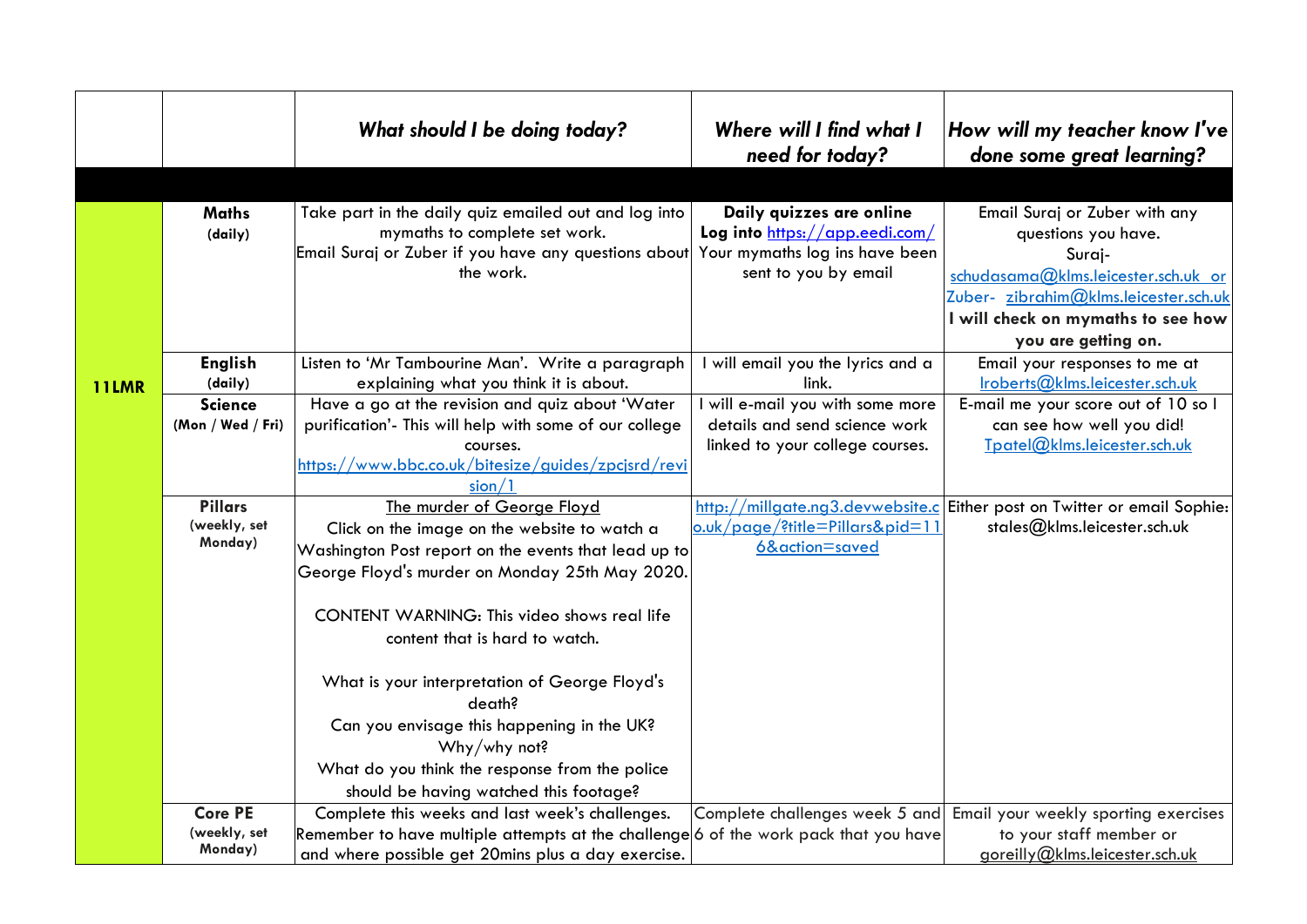|              |                           |                                                                                                    | been given via email, posted and                           |                                                                                                          |
|--------------|---------------------------|----------------------------------------------------------------------------------------------------|------------------------------------------------------------|----------------------------------------------------------------------------------------------------------|
|              |                           |                                                                                                    | on seesaw.                                                 |                                                                                                          |
|              | <b>Maths</b><br>(daily)   | Take part in the daily quiz emailed out and log into<br>mymaths to complete set work.              | Daily quizzes are online<br>Log into https://app.eedi.com/ | Email Suraj or Zuber with any<br>questions you have.                                                     |
|              |                           | Email Suraj or Zuber if you have any questions about<br>the work.                                  | Your mymaths log ins have been<br>sent to you by email     | Suraj-<br>schudasama@klms.leicester.sch.uk or<br>Zuber- zibrahim@klms.leicester.sch.uk                   |
|              |                           |                                                                                                    |                                                            | I will check on mymaths to see how                                                                       |
|              |                           |                                                                                                    |                                                            | you are getting on.                                                                                      |
| <b>11SCH</b> | <b>English</b><br>(daily) | Listen to 'Mr Tambourine Man'. Write a paragraph<br>explaining what you think it is about.         | I will email you the lyrics and a<br>link.                 | Email your responses to me at<br>Iroberts@klms.leicester.sch.uk<br>And Andy at                           |
|              | <b>Science</b>            |                                                                                                    |                                                            | amaxwell@klms.leicester.sh.uk                                                                            |
|              | (Mon / Wed / Fri)         | LQ: How can we measure pressure in fluids?<br>Follow the link to BBC Bitesize Pressure in liquids. | Links and instructions have been<br>emailed to you.        | Email your answers to me at<br>mdempster@klms. leicester.sch.uk                                          |
|              |                           | Work through the calculations and test yourself.                                                   |                                                            |                                                                                                          |
|              |                           | Send me your test score and two of your correct                                                    |                                                            |                                                                                                          |
|              |                           | answers.                                                                                           |                                                            |                                                                                                          |
|              |                           | https://www.bbc.co.uk/bitesize/guides/z93dxfr/rev                                                  |                                                            |                                                                                                          |
|              |                           | ision/1                                                                                            |                                                            |                                                                                                          |
|              | <b>Pillars</b>            | This work will help with some of your college courses.                                             |                                                            |                                                                                                          |
|              | (weekly, set              | The murder of George Floyd<br>Click on the image on the website to watch a                         | <u>o.uk/page/?title=Pillars&amp;pid=11</u>                 | http://millgate.ng3.devwebsite.c Either post on Twitter or email Sophie:<br>stales@klms.leicester.sch.uk |
|              | Monday)                   | Washington Post report on the events that lead up to                                               | 6&action=save                                              |                                                                                                          |
|              |                           | George Floyd's murder on Monday 25th May 2020.                                                     |                                                            |                                                                                                          |
|              |                           | CONTENT WARNING: This video shows real life<br>content that is hard to watch.                      |                                                            |                                                                                                          |
|              |                           | What is your interpretation of George Floyd's<br>death?                                            |                                                            |                                                                                                          |
|              |                           | Can you envisage this happening in the UK?<br>Why/why not?                                         |                                                            |                                                                                                          |
|              |                           | What do you think the response from the police<br>should be having watched this footage?           |                                                            |                                                                                                          |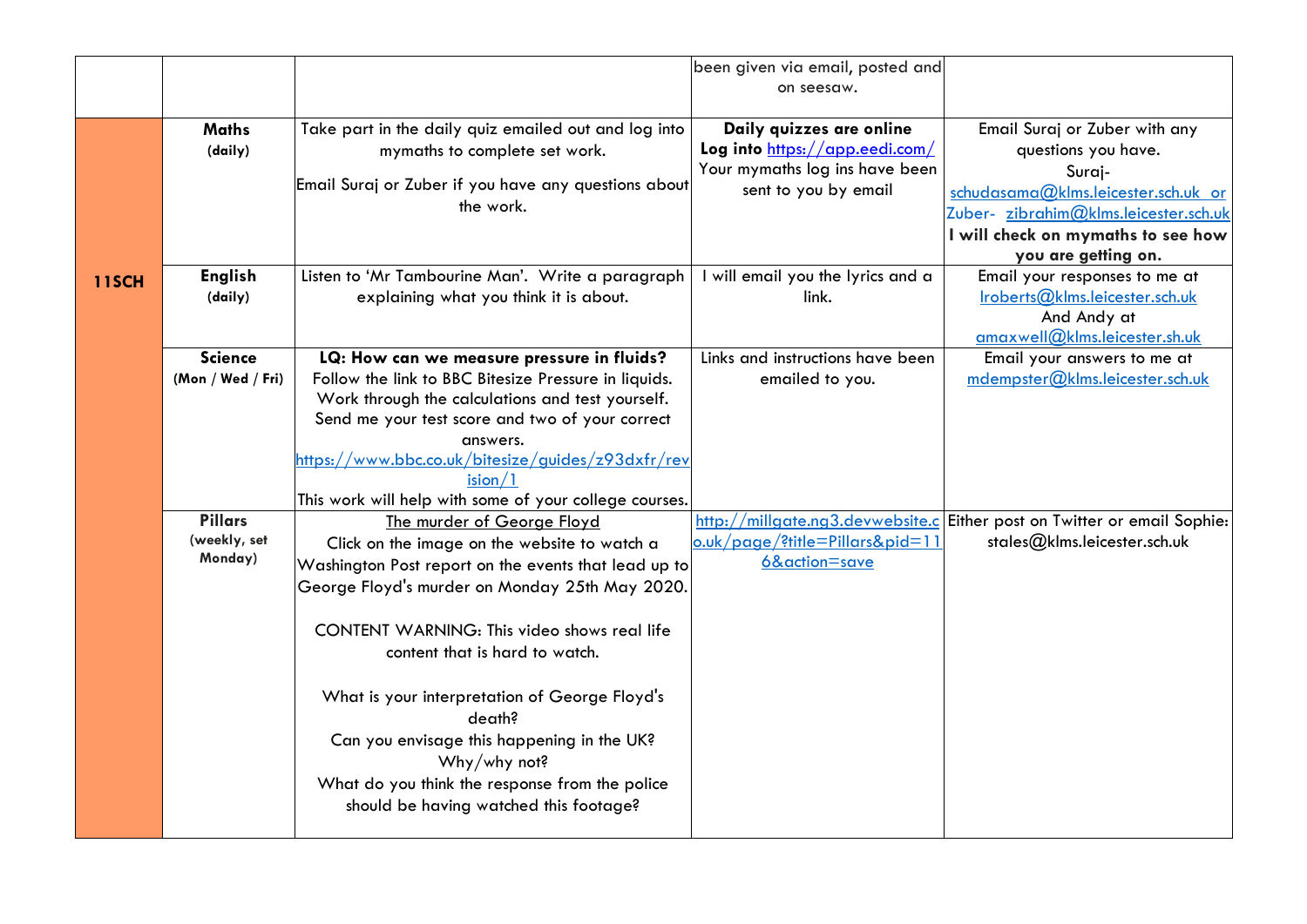| <b>Core PE</b><br>Complete this weeks and last week's challenges.<br>Complete challenges week 5 and                                                                     | Email your weekly sporting exercises |
|-------------------------------------------------------------------------------------------------------------------------------------------------------------------------|--------------------------------------|
| (weekly, set<br>Remember to have multiple attempts at the challenge 6 of the work pack that you have<br>to your staff member or                                         |                                      |
| Monday)<br>goreilly@klms.leicester.sch.uk<br>and where possible get 20mins plus a day exercise. been given via email, posted and                                        |                                      |
| on seesaw.                                                                                                                                                              |                                      |
|                                                                                                                                                                         |                                      |
| Amy will check on MyMaths to see<br><b>Maths</b><br>Complete the three tasks set on MyMaths by the end Instructions email sent on Monday                                |                                      |
| of the week.<br>with YouTube links for help.<br>how you are getting on. If you are<br>(daily)                                                                           |                                      |
| Use the revision guide provided to support you.<br>Paper copies also delivered to<br>working on paper, it will be collected                                             |                                      |
| Complete the daily quiz emailed to you by Zuber.,<br>you all Monday afternoon.<br>next Monday. Email Amy with any                                                       |                                      |
| Daily quiz emailed to you by<br>questions or help needed.                                                                                                               |                                      |
| Zuber every day.                                                                                                                                                        |                                      |
| <b>English</b>                                                                                                                                                          |                                      |
| (daily)<br><b>Science</b><br>E-mail with more details will be<br>Asexual and sexual reproduction- What is the<br>E-mail me your response at                             |                                      |
| <b>10AL</b><br>tpatel@klms.leicester.sch.uk<br>(Mon / Wed / Fri)<br>difference?<br>sent to you.                                                                         |                                      |
| Work packs will be sent to those<br>https://www.youtube.com/watch?v=LgLkt02Hl9s                                                                                         |                                      |
| of you who are struggling with<br>Watch the link above and send me a paragraph by                                                                                       |                                      |
| internet access.                                                                                                                                                        |                                      |
| email describing the difference between the two.                                                                                                                        |                                      |
| <b>Pillars</b><br>The murder of George Floyd<br>http://millgate.ng3.devwebsite.c Either post on Twitter or email Sophie:                                                |                                      |
| (weekly, set<br>o.uk/page/?title=Pillars&pid=11<br>stales@klms.leicester.sch.uk<br>Click on the image on the website to watch a                                         |                                      |
| Monday)<br>6&action=save                                                                                                                                                |                                      |
| Washington Post report on the events that lead up to<br>George Floyd's murder on Monday 25th May 2020.                                                                  |                                      |
|                                                                                                                                                                         |                                      |
| CONTENT WARNING: This video shows real life                                                                                                                             |                                      |
| content that is hard to watch.                                                                                                                                          |                                      |
|                                                                                                                                                                         |                                      |
| What is your interpretation of George Floyd's                                                                                                                           |                                      |
| death?                                                                                                                                                                  |                                      |
| Can you envisage this happening in the UK?                                                                                                                              |                                      |
| Why/why not?                                                                                                                                                            |                                      |
| What do you think the response from the police                                                                                                                          |                                      |
| should be having watched this footage?                                                                                                                                  |                                      |
| <b>Core PE</b><br>Complete this weeks and last week's challenges.<br>Complete challenges week 5 and                                                                     |                                      |
| Email your weekly sporting exercises<br>(weekly, set<br>Remember to have multiple attempts at the challenge 6 of the work pack that you have<br>to your staff member or |                                      |
| Monday)<br>and where possible get 20mins plus a day exercise. been given via email, posted and<br>goreilly@klms.leicester.sch.uk                                        |                                      |
|                                                                                                                                                                         |                                      |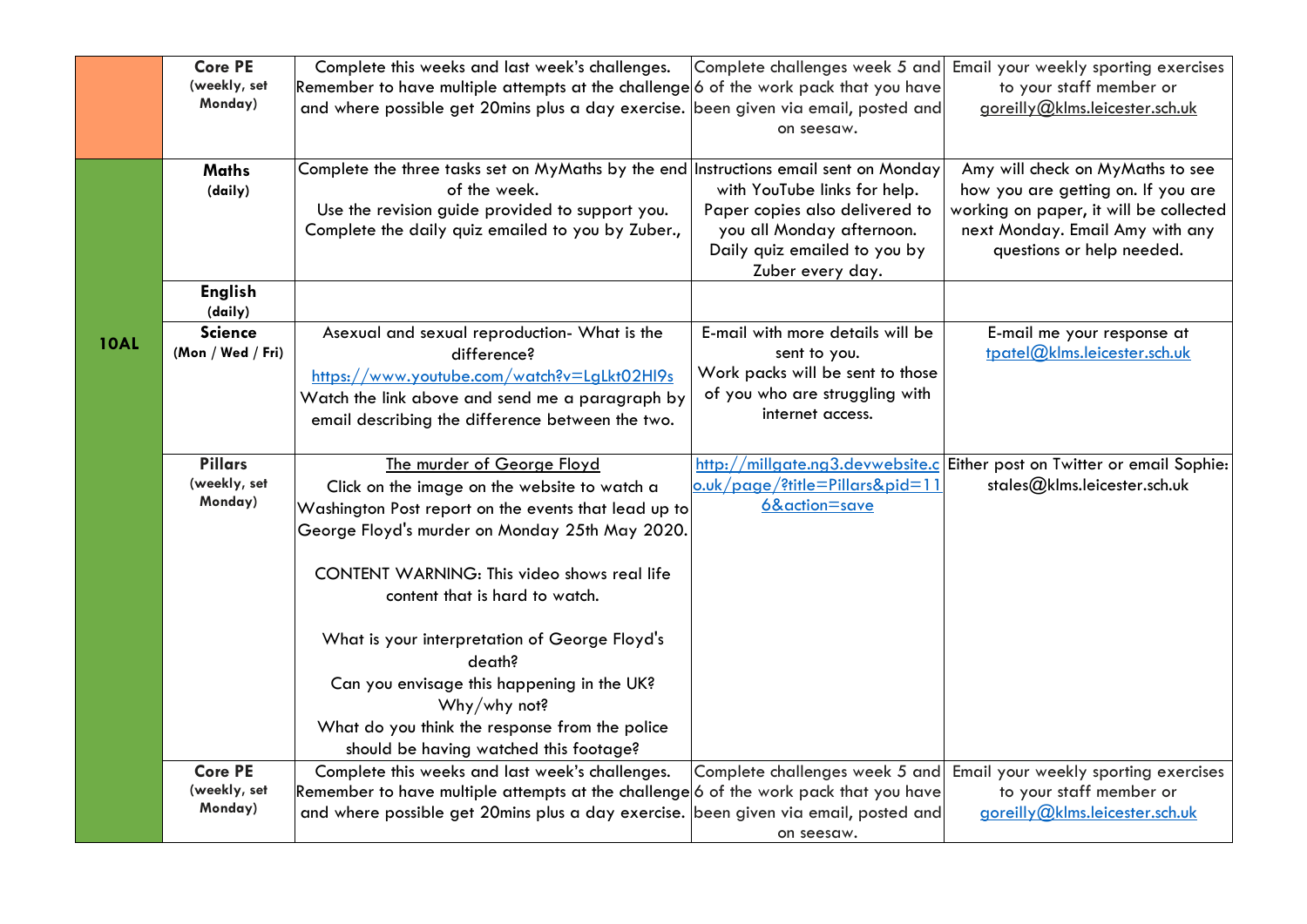|             | <b>Maths</b>       | Complete the three assessments set on MyMaths.                                        | Daily quizzes are online.            | Email Zuber with any questions or help                                   |
|-------------|--------------------|---------------------------------------------------------------------------------------|--------------------------------------|--------------------------------------------------------------------------|
|             | (daily)            |                                                                                       | Log into https://app.eedi.com/       | needed.                                                                  |
|             |                    |                                                                                       |                                      | Your mymaths log ins have been Zuber- zibrahim@klms.leicester.sch.uk     |
|             |                    |                                                                                       | sent to you by email                 | I will check on mymaths to see how                                       |
|             |                    |                                                                                       |                                      | you are getting on.                                                      |
|             | <b>English</b>     | Complete the writing task regarding Jary's Garden    have posted the resources out to |                                      | Email your responses to Selina at                                        |
|             | (daily)            | Service.                                                                              | you.                                 | sclarke@klms.leicester.sch.uk                                            |
|             | <b>Science</b>     | <b>Phenomenal Photosynthesis</b>                                                      |                                      | Email your answers to me at                                              |
| <b>10ZI</b> | (Mon / Wed / Fri)  | LQ: Do plants "breathe"?                                                              | Links and instructions have been     | mdempster@klms.leicester.sch.uk                                          |
|             |                    | Work through the powerpoint and have a go at                                          | emailed to you.                      |                                                                          |
|             |                    | completing the diagram.                                                               |                                      |                                                                          |
|             | <b>Pillars</b>     | The murder of George Floyd                                                            |                                      | http://millgate.ng3.devwebsite.c Either post on Twitter or email Sophie: |
|             | (weekly, set       | Click on the image on the website to watch a                                          | o.uk/page/?title=Pillars&pid=11      | stales@klms.leicester.sch.uk                                             |
|             | Monday)            | Washington Post report on the events that lead up to                                  | 6&action=save                        |                                                                          |
|             |                    | George Floyd's murder on Monday 25th May 2020.                                        |                                      |                                                                          |
|             |                    |                                                                                       |                                      |                                                                          |
|             |                    | CONTENT WARNING: This video shows real life                                           |                                      |                                                                          |
|             |                    | content that is hard to watch.                                                        |                                      |                                                                          |
|             |                    |                                                                                       |                                      |                                                                          |
|             |                    | What is your interpretation of George Floyd's                                         |                                      |                                                                          |
|             |                    | death?                                                                                |                                      |                                                                          |
|             |                    | Can you envisage this happening in the UK?                                            |                                      |                                                                          |
|             |                    | Why/why not?                                                                          |                                      |                                                                          |
|             |                    | What do you think the response from the police                                        |                                      |                                                                          |
|             |                    | should be having watched this footage?                                                |                                      |                                                                          |
|             |                    |                                                                                       |                                      |                                                                          |
|             | <b>Core PE</b>     | Complete this weeks and last week's challenges.                                       | Complete challenges week 5 and       | Email your weekly sporting exercises                                     |
|             | (weekly, set       | Remember to have multiple attempts at the challenge 6 of the work pack that you have  |                                      | to your staff member or                                                  |
|             | Monday)            | and where possible get 20mins plus a day exercise. been given via email, posted and   |                                      | goreilly@klms.leicester.sch.uk                                           |
|             |                    |                                                                                       | on seesaw.                           |                                                                          |
|             | <b>Animal Care</b> | Complete the task on animal anatomy and                                               | E-mail task instructions sent out to | Email back with your work to                                             |
|             |                    | physiology of a chosen species.                                                       | you                                  | Tpatel@klms.leicester.sch.u                                              |
|             | Y10 MFL            | Work with Ruth to practice saying your five                                           | Teams call at 9am.                   | Amy will see your results on                                             |
|             |                    | sentences aloud.                                                                      |                                      | Quizlet. Email Amy on                                                    |
|             |                    | Complete the task assigned to you on Quizlet.                                         |                                      | alarge@klms.leicester.sch.uk with:                                       |
|             |                    | Complete the pyramid review sheet for each task                                       |                                      | a completed copy of the<br>$\bullet$                                     |
|             |                    | completed on Quizlet. Design a summer banquet                                         |                                      | pyramid review sheet                                                     |
|             |                    | getting ideas from the internet or parties you may                                    |                                      |                                                                          |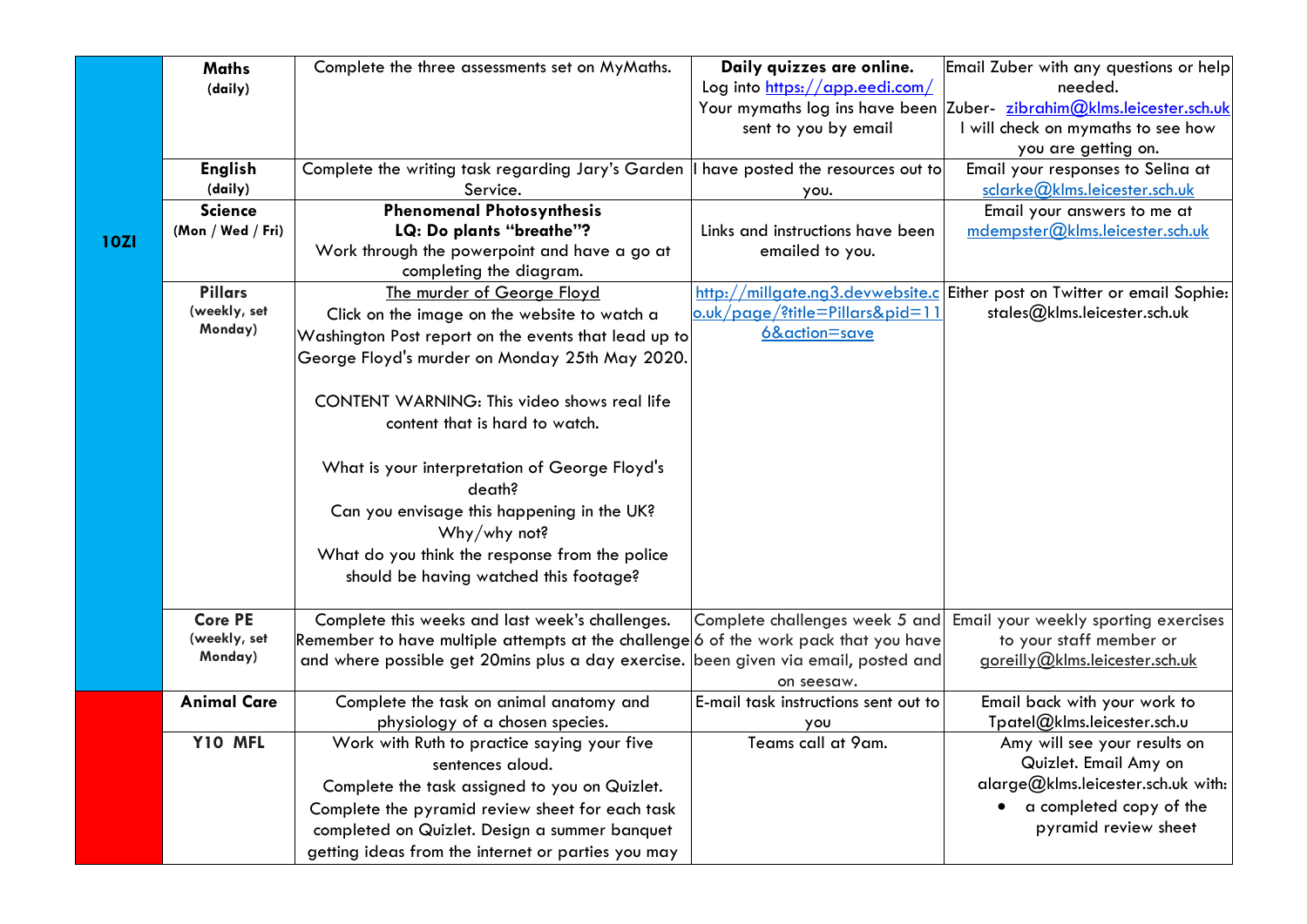| <b>Options</b>           |                              | have had with your friends and family. Make a<br>poster of all your ideas and make a selected dish.<br>Send me a picture your final chosen dish.                                                                                                                                                                                                                                                                                                                                                                                                                                                                                  |                                                                                                                                                                                                                | any questions or help needed<br>$\bullet$<br>and feedback of how you are<br>getting on                                                                                                                            |
|--------------------------|------------------------------|-----------------------------------------------------------------------------------------------------------------------------------------------------------------------------------------------------------------------------------------------------------------------------------------------------------------------------------------------------------------------------------------------------------------------------------------------------------------------------------------------------------------------------------------------------------------------------------------------------------------------------------|----------------------------------------------------------------------------------------------------------------------------------------------------------------------------------------------------------------|-------------------------------------------------------------------------------------------------------------------------------------------------------------------------------------------------------------------|
| <b>Weekly</b><br>task(s) | <b>History</b>               | How does the Murder of George Floyd (2020)<br>compare to the beating of Rodney King (1991)?                                                                                                                                                                                                                                                                                                                                                                                                                                                                                                                                       | http://millgate.ng3.devwebsite.c<br>o.uk/page/?title=History&pid=1<br>51&action=saved                                                                                                                          | Email your responses to<br>stales@klms.leicester.sch.uk                                                                                                                                                           |
| set<br>Monday            | Y9 Geography                 | <b>Investigating Plate Tectonics</b><br>You should now be completing tasks 5-8 in the<br>workbook that has been sent out in the post.                                                                                                                                                                                                                                                                                                                                                                                                                                                                                             | You have been sent a paper<br>work pack containing all the<br>resources.                                                                                                                                       | Email me any completed work by<br>Friday morning to<br>Vwiley@klms.leicester.sch.uk<br>I will call you on Wednesday to see<br>how you are getting on.                                                             |
|                          | <b>Performing Arts</b>       |                                                                                                                                                                                                                                                                                                                                                                                                                                                                                                                                                                                                                                   |                                                                                                                                                                                                                |                                                                                                                                                                                                                   |
|                          | <b>Catering</b>              | Design your own summer banquet this could be a<br>BBQ for friends and family. This is a high end party<br>with lovely cakes and small dishes. You need to think<br>of different types of allergies and intolerances that<br>people may have to be able to cater for all the<br>needs.                                                                                                                                                                                                                                                                                                                                             | you may have had with your<br>friends and family. Make a<br>poster of all your ideas and<br>make a selected dish.<br>Send me a picture your final<br>chosen dish.                                              | Design a summer banquet getting Please send me some pictures of your<br>ideas from the internet or parties cooking and email me if you need any<br>help. By the end of the week.<br>jmarlow@klms.leicester.sch.uk |
|                          | <b>Music</b><br><b>Yr 10</b> | <b>Music Promoter</b><br>This week you are learning all about the role of the<br>promoter. Aaron has found a useful YouTube clip to<br>help you get started! Then read the information and<br>complete the blank brainstorm with all the facts you<br>have learnt about being a music promoter.<br>Aaron would like you to answer the following:<br>How has promoting music events changed now that the<br>internet is widely used? How would promoters advertise<br>an event before the internet compared to now?<br>YEAR 11 - You will also be emailed the Summer 2018<br>BTEC past paper to complete and send back to me ASAP. | You will be emailed out the<br>information, YouTube clip and<br>brainstorm to complete by Helen.<br>You can also find the link to the<br>YouTube clip here:<br>https://www.youtube.com/watch?v<br>=79RRDQGg0k0 | Email your completed tasks back to<br>Helen and Aaron:<br>hrackley@klms.leicester.sch.uk<br>acolvin@klms.leicester.sch.uk                                                                                         |
|                          | Music Yr 9                   | Here is a fun and easy task you can do from George the<br>DJ at Noise Academy! Go on to their free online site:<br>https://you.dj/                                                                                                                                                                                                                                                                                                                                                                                                                                                                                                | https://you.dj/                                                                                                                                                                                                | Email your responses back to Helen and<br>Aaron with songs that you would like to<br>use for future mixes and Noise Academy<br>will add them on just for you!:                                                    |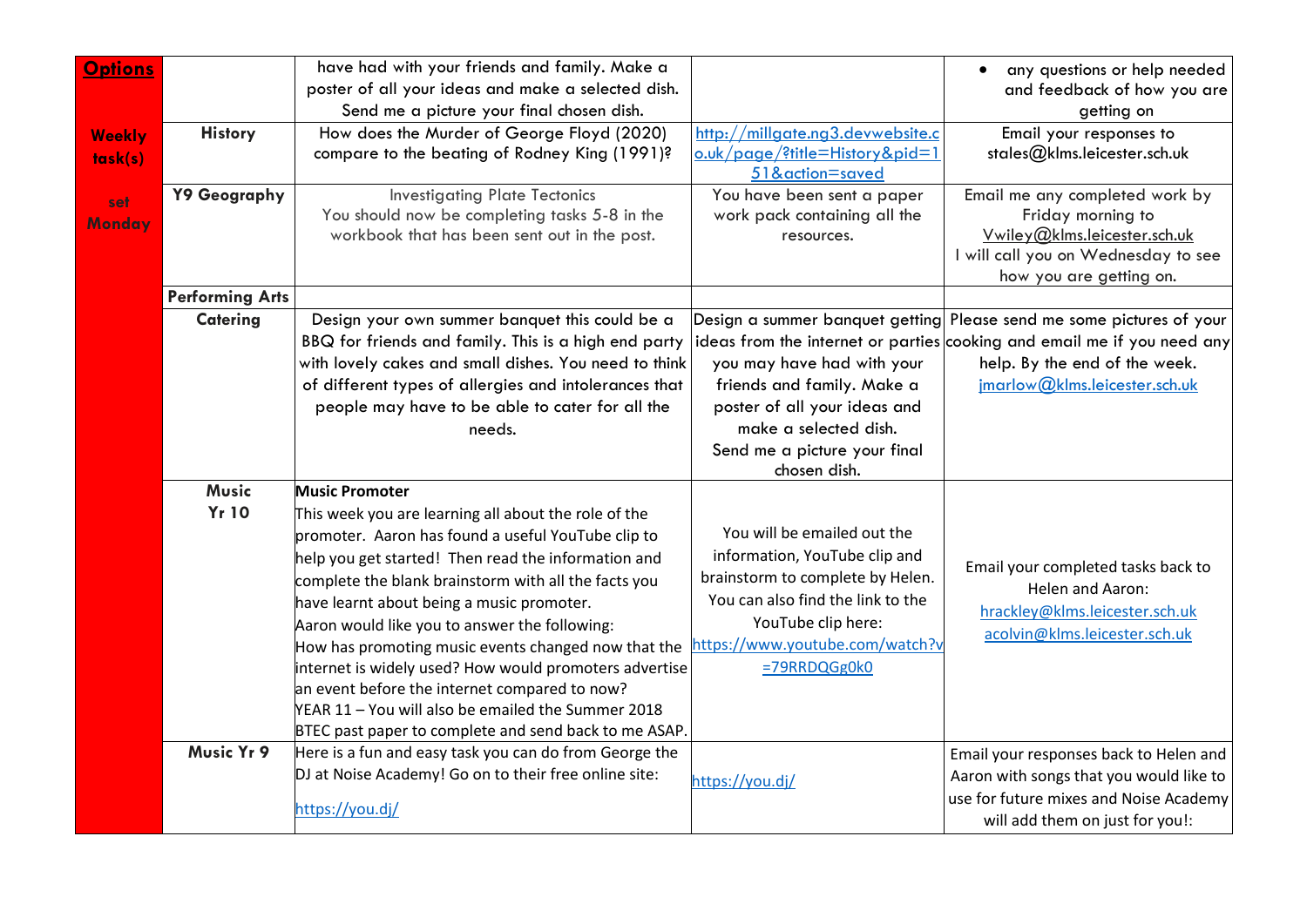|                   | It will work on an iPad/iPhone app but if you are using a<br>laptop or tablet you will need to use 'Google Chrome' as<br>your internet browser for it to work.<br>Use the search bar located on the left hand side to find<br>songs that you like and then use the arrows to load them<br>up on either the left or right turntable. Press play and<br>bring the volumes up etc.        |                                                                                                                                                              | hrackley@klms.leicester.sch.uk<br>acolvin@klms.leicester.sch.uk                                   |
|-------------------|----------------------------------------------------------------------------------------------------------------------------------------------------------------------------------------------------------------------------------------------------------------------------------------------------------------------------------------------------------------------------------------|--------------------------------------------------------------------------------------------------------------------------------------------------------------|---------------------------------------------------------------------------------------------------|
| Media             | <b>Visual Storytelling</b><br>PowerPoint and Forms worksheet to be sent out.<br>How do screenwriters tell you want they want to<br>about a character without spelling it out to you using<br>dialogue? Answer: Visual Storytelling.<br>Work through the PowerPoint and complete the short<br>exercises on the Forms worksheet.                                                         | PowerPoint and link to Forms<br>worksheet to be emailed out<br>Monday morning.                                                                               | Email completed worksheets to<br>amaxwell@klms.leicester.sch.uk                                   |
| <b>BTEC Sport</b> | Year $9/10$ - complete the sheets on planning a<br>circuit/weight training programme that is designed<br>for a sport of your choice. It will be completed over<br>a 6 week period when we are back.                                                                                                                                                                                    | Complete the emailed work<br>sheets and email them back to<br>your teacher.                                                                                  | Email your weekly sporting exercises<br>to your staff member or<br>goreilly@klms.leicester.sch.uk |
| <b>DT</b><br>9810 | <b>TREE BOMBING!</b><br>https://www.millgateschool.co.uk/page/?title=DT+L<br>$essons+at+home&pid=235$<br>ALL KEY STAGE 4 DT can get involved with this.<br>1- Click the above link<br>2- Press play on the video link on deforestation<br>3- DESIGN A POSTER OR RECORD A VIDEO about<br>what you watched when the DT Team call you this<br>week-<br><b>IDEAS START WITH DISCUSSION</b> | https://www.millgateschool.co.uk<br>/page/?title=DT+Lessons+at+ho<br>$me\&pid=235$                                                                           | Email work to:<br>smistry@klms.leciester.sch.uk                                                   |
| Art<br>9&10       | 1. Choose an activity/response to create from your<br>new personalised work pack to develop some new<br>ideas for your project.<br>2. Record your responses in your very own<br>homemade sketchbook. Follow sections 1 & 2 of this                                                                                                                                                     | Work packs were delivered by<br>hand or in the post.<br>Find online resources to support<br>your work on the home learning<br>section of the school website: | For tutorials, feedback and advice<br>please email<br>sgammon@klms.leciester.sch.uk               |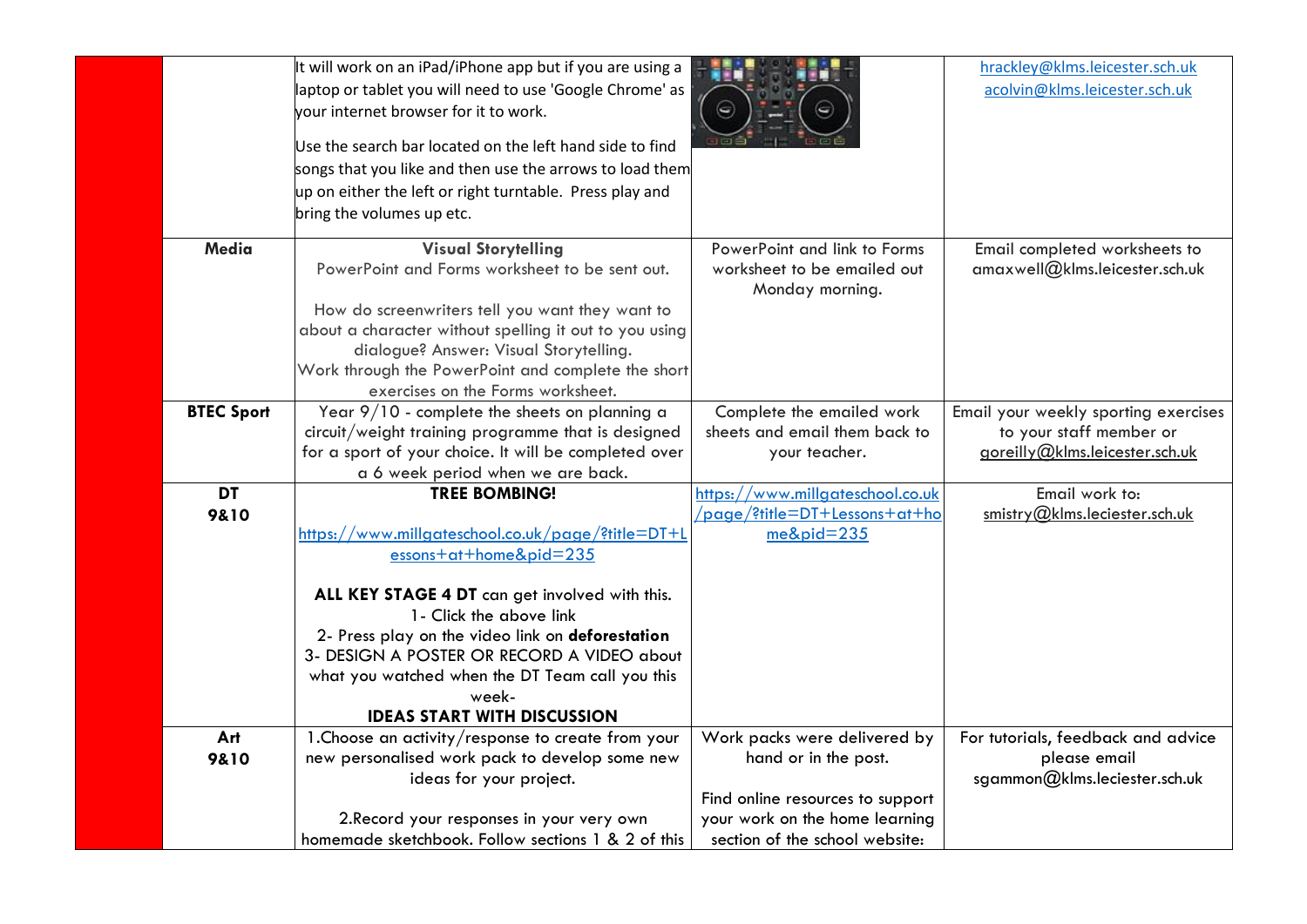|      |                         | online course to help you build your own sketchbook    |                                            |                                                                          |
|------|-------------------------|--------------------------------------------------------|--------------------------------------------|--------------------------------------------------------------------------|
|      |                         | out of found materials.                                | https://www.millgateschool.co.uk           |                                                                          |
|      |                         | 1. WHAT MAKES A SKETCHBOOK "EXCITING"?                 | <u>/page/?title=Art+Lessons+at+ho</u>      |                                                                          |
|      |                         | 2. MAKING YOUR SKETCHBOOK YOUR OWN                     | $me\&pid=207$                              |                                                                          |
|      |                         | https://www.accessart.org.uk/sketchbooks-an-online-    |                                            |                                                                          |
|      |                         | course-for-children-families-parents-teachers/         |                                            |                                                                          |
|      |                         |                                                        |                                            |                                                                          |
|      | Computer                | Hope you had a good break lads! I will be trying       | https://repl.it/data/classrooms/s          | I will be checking up throughout the                                     |
|      | <b>Science</b>          | again with the repl classroom. I will send you another | hare/74027f3ee9afd0f39784e                 | week on progress. If you have an                                         |
|      |                         | link to try and join with so you can have a go at the  | 60738eb9136                                | issues accessing it please let me know                                   |
|      |                         | programming tasks.                                     | Or                                         | at zcopley@klms.liecester.sch.uk.                                        |
|      |                         |                                                        | <u>https://repl.it/classroom/invite/q</u>  |                                                                          |
|      |                         |                                                        | JRq451                                     | Have fun!                                                                |
|      |                         |                                                        | Either of these links should work!         |                                                                          |
|      | <b>Maths</b>            | Complete with the Nissan 370Z Papercraft challenge     | Daily quizzes are online.                  | Email questions to Suraj on                                              |
|      | (daily)                 | and email pictures of progress made to Suraj.          | Log into https://app.eedi.com/             | schudasama@klms.leicester.sch.uk                                         |
|      |                         | Watch this clip: https://youtu.be/qF9txYRA2HU          | Your mymaths log ins have been             |                                                                          |
|      |                         |                                                        | sent to you by email.                      |                                                                          |
|      | <b>English</b>          | Read the context to 'Animal Farm' and answer the       | I will email you the extract and           | Andy and I will see how you have got                                     |
|      | (daily)                 | questions about it.                                    | send you a link to the quiz.               | on through Forms on Teams.                                               |
|      | <b>Science</b>          | LQ: How do diseases spread?                            |                                            | Email your answers to me at                                              |
| 9GOR | (Mon / Wed / Fri)       | Follow the link to bitesize.                           | Links and instructions have been           |                                                                          |
|      |                         | Read through the revision section.                     | emailed to you.                            | mdempster@klms.leicester.sch.uk                                          |
|      |                         | Watch the video. Complete the quiz.                    |                                            |                                                                          |
|      |                         | Send me your score and three of your correct           |                                            |                                                                          |
|      |                         | answers.                                               |                                            |                                                                          |
|      |                         | https://www.bbc.co.uk/bitesize/guides/zxr7ng8/re       |                                            |                                                                          |
|      |                         | vision/1                                               |                                            |                                                                          |
|      | <b>Pillars</b>          | The murder of George Floyd                             |                                            | http://millgate.ng3.devwebsite.c Either post on Twitter or email Sophie: |
|      | (weekly, set<br>Monday) | Click on the image below to watch a Washington         | <u>o.uk/page/?title=Pillars&amp;pid=11</u> | stales@klms.leicester.sch.uk                                             |
|      |                         | Post report on the events that lead up to George       | $\overline{5}$                             |                                                                          |
|      |                         | Floyd's murder on Monday 25th May 2020.                |                                            |                                                                          |
|      |                         | What is your interpretation of George Floyd's          |                                            |                                                                          |
|      |                         | death?                                                 |                                            |                                                                          |
|      |                         | Can you envisage this happening in the UK?             |                                            |                                                                          |
|      |                         | Why/why not?                                           |                                            |                                                                          |
|      |                         | What do you think the response from the police         |                                            |                                                                          |
|      |                         | should be having watched this footage?                 |                                            |                                                                          |
|      |                         |                                                        |                                            |                                                                          |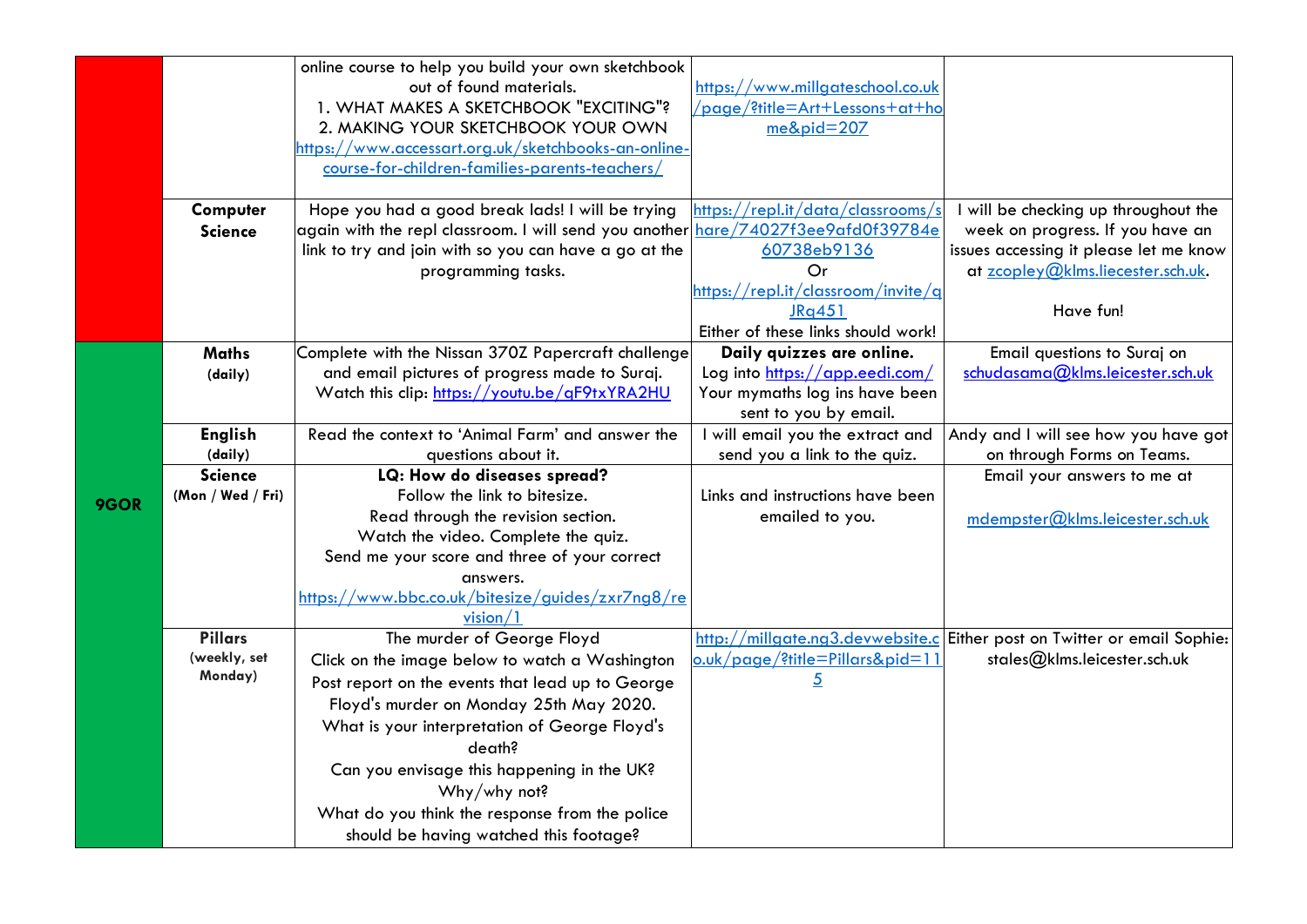|     | <b>Core PE</b>    | Complete this weeks and last week's challenges.                                      | Complete challenges week 5 and             | Email your weekly sporting exercises                                     |
|-----|-------------------|--------------------------------------------------------------------------------------|--------------------------------------------|--------------------------------------------------------------------------|
|     | (weekly, set      | Remember to have multiple attempts at the challenge 6 of the work pack that you have |                                            | to your staff member or                                                  |
|     | Monday)           | and where possible get 20mins plus a day exercise.                                   | been given via email, posted and           | goreilly@klms.leicester.sch.uk                                           |
|     |                   |                                                                                      | on seesaw.                                 |                                                                          |
|     | <b>Maths</b>      | Complete with the Nissan 370Z Papercraft challenge                                   | Daily quizzes are online.                  | Email Zuber with any questions or help                                   |
|     | (daily)           | and email pictures of progress made to Suraj.                                        | Log into https://app.eedi.com/             | needed.                                                                  |
|     |                   | Watch this clip: https://youtu.be/qF9txYRA2HU                                        | Your mymaths log ins have been             | Zuber- zibrahim@klms.leicester.sch.uk                                    |
|     |                   | Complete the tasks set on mymaths.                                                   | sent to you by email.                      | I will check on mymaths to see how                                       |
|     |                   |                                                                                      |                                            | you are getting on.                                                      |
|     | <b>English</b>    | Read the context to 'Animal Farm' and answer the                                     | I will email you the extract and           | Andy and I will see how you have got                                     |
|     | (daily)           | questions about it.                                                                  | send you a link to the quiz.               | on through Forms on Teams.                                               |
| 9TP | <b>Science</b>    | Produce an A4 poster about the nervous system                                        | E-mail sent out with details of            | Send me a photo of your finished                                         |
|     | (Mon / Wed / Fri) |                                                                                      | what to include on your poster             | work or e-mail to me if it's done on a                                   |
|     |                   |                                                                                      |                                            | computer                                                                 |
|     |                   |                                                                                      |                                            | Tpatel@klms.leicester.sch.uk                                             |
|     | <b>Pillars</b>    | The murder of George Floyd                                                           |                                            | http://millgate.ng3.devwebsite.c Either post on Twitter or email Sophie: |
|     | (weekly, set      | Click on the image below to watch a Washington                                       | <u>o.uk/page/?title=Pillars&amp;pid=11</u> | stales@klms.leicester.sch.uk                                             |
|     | Monday)           | Post report on the events that lead up to George                                     | $\overline{5}$                             |                                                                          |
|     |                   | Floyd's murder on Monday 25th May 2020.                                              |                                            |                                                                          |
|     |                   | What is your interpretation of George Floyd's                                        |                                            |                                                                          |
|     |                   | death?                                                                               |                                            |                                                                          |
|     |                   | Can you envisage this happening in the UK?                                           |                                            |                                                                          |
|     |                   | Why/why not?                                                                         |                                            |                                                                          |
|     |                   | What do you think the response from the police                                       |                                            |                                                                          |
|     |                   | should be having watched this footage?                                               |                                            |                                                                          |
|     | <b>Core PE</b>    | Complete this weeks and last week's challenges.                                      | Complete challenges week 5 and             | Email your weekly sporting exercises                                     |
|     | (weekly, set      | Remember to have multiple attempts at the challenge 6 of the work pack that you have |                                            | to your staff member or                                                  |
|     | Monday)           | and where possible get 20mins plus a day exercise.                                   | been given via email, posted and           | goreilly@klms.leicester.sch.uk                                           |
|     |                   |                                                                                      | on seesaw.                                 |                                                                          |
|     |                   |                                                                                      |                                            |                                                                          |
|     | <b>Maths</b>      | Continue the recipe challenge sent to you and the                                    | Your mymaths log ins have been             | Email questions to Suraj on                                              |
|     | (daily)           | homework set on mymaths by Suraj. Send your                                          | sent to you by email.                      | schudasama@klms.leicester.sch.uk                                         |
|     |                   | progress pictures to Suraj.                                                          |                                            |                                                                          |
|     |                   |                                                                                      |                                            |                                                                          |
|     | <b>English</b>    |                                                                                      |                                            |                                                                          |
|     | (daily)           |                                                                                      |                                            |                                                                          |
|     | <b>Science</b>    | LQ: What happens to food when we eat?                                                | Links and instructions have been           | Email your answers to me at                                              |
|     | (Mon / Wed / Fri) | Follow the link to bitesize.                                                         | emailed to you.                            |                                                                          |
|     |                   | Read through the revision section.                                                   |                                            | mdempster@klms.leicester.sch.uk                                          |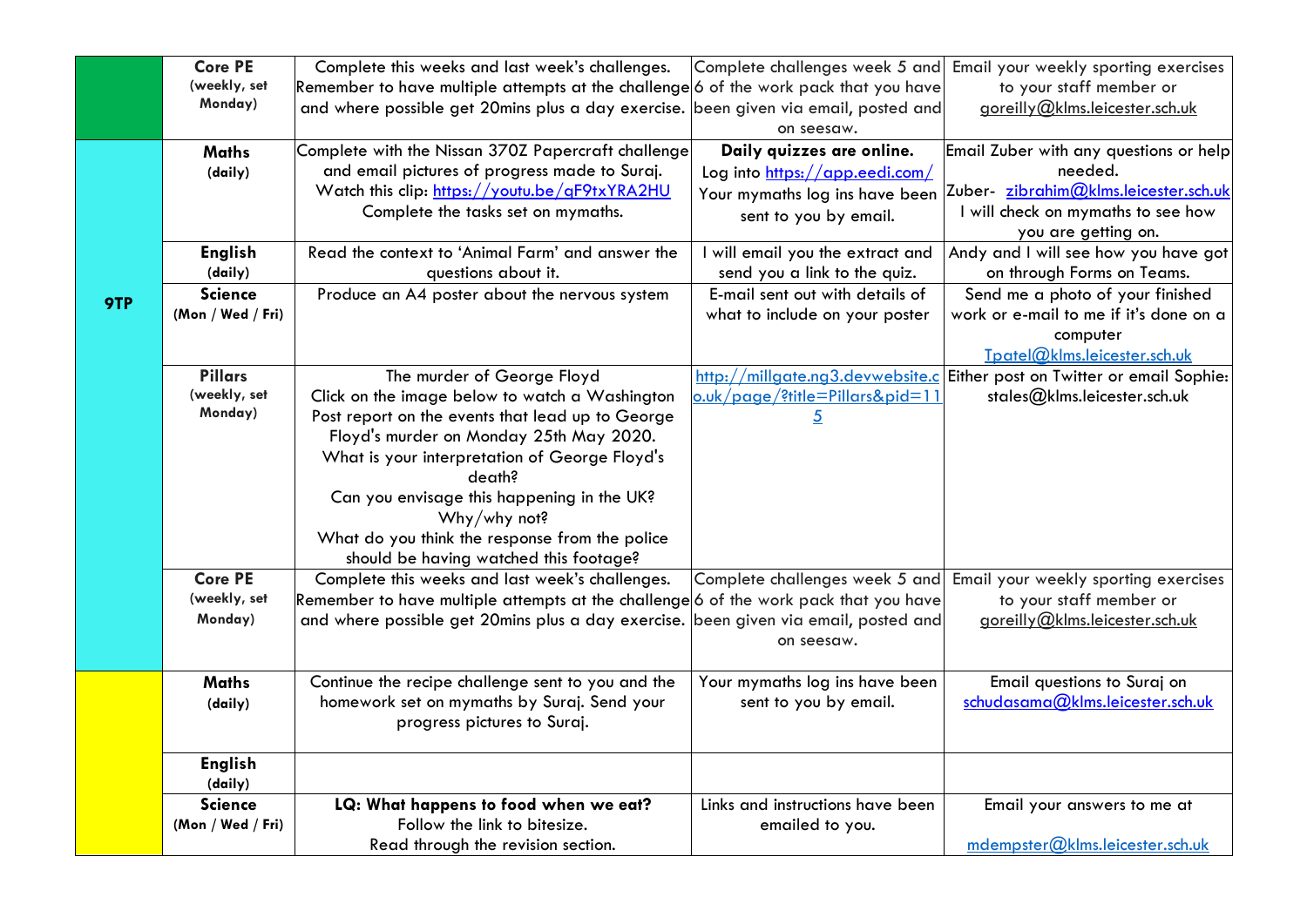|      |                | Watch the video.                                                                     |                                    |                                                                          |
|------|----------------|--------------------------------------------------------------------------------------|------------------------------------|--------------------------------------------------------------------------|
|      |                | Complete the quiz.                                                                   |                                    |                                                                          |
|      |                | Send me your score and three of your correct                                         |                                    |                                                                          |
|      |                | answers.                                                                             |                                    |                                                                          |
|      |                | https://www.bbc.co.uk/bitesize/topics/zf339j6/arti                                   |                                    |                                                                          |
|      |                | cles/z7qpfcw                                                                         |                                    |                                                                          |
|      | <b>Core PE</b> | Complete this weeks and last week's challenges.                                      | Complete challenges week 5 and     | Email your weekly sporting exercises                                     |
|      | (weekly, set   | Remember to have multiple attempts at the challenge 6 of the work pack that you have |                                    | to your staff member or                                                  |
|      | Monday)        | and where possible get 20mins plus a day exercise. been given via email, posted and  |                                    | goreilly@klms.leicester.sch.uk                                           |
| 8SKM |                |                                                                                      | on seesaw.                         |                                                                          |
|      |                |                                                                                      |                                    |                                                                          |
|      | <b>Pillars</b> | What is 12 year old gospel singer Keedron Bryant                                     |                                    | http://millgate.ng3.devwebsite.c Either post on Twitter or email Sophie: |
|      | (weekly, set   | singing about in this video? What is his message to                                  | $o.$ uk/page/?title=Pillars&pid=11 | stales@klms.leicester.sch.uk                                             |
|      | Monday)        | his audience? Do you know why he posted this video                                   | <u>4</u>                           |                                                                          |
|      |                | last week? What was his song inspired by? What can                                   |                                    |                                                                          |
|      |                | we learn from Keedron's song?                                                        |                                    |                                                                          |
|      | <b>DT</b>      | Can you design a colour-changing object?                                             | https://www.youtube.com/watch?     | Send work into:                                                          |
|      | (weekly, set   | <b>Activity plan</b>                                                                 | $v = -$                            | smistry@klms.leicester.sch.uk                                            |
|      | Monday)        | .Watch Emma-Jayne Parkes tell you about Squid                                        | gC8GyKOTgc&feature=emb_titl        |                                                                          |
|      |                | London's colour-changing umbrella.                                                   | e&safe=activeki                    | Entries will also be submitted to the                                    |
|      |                | .Look around your home for all of the things that                                    |                                    | <b>DESIGN MUSEUM-LONDON!</b>                                             |
|      |                | come in contact with water.                                                          | Watch the video and complete       |                                                                          |
|      |                | .Collect five of those things.                                                       | the colour changing task           |                                                                          |
|      |                | (A good place to start looking would be the                                          |                                    |                                                                          |
|      |                | bathroom and the kitchen but don't forget to also                                    | <b>Materials needed</b>            |                                                                          |
|      |                | look in your room).                                                                  | - Pencil or pen                    |                                                                          |
|      |                | What have you collected?                                                             | - Some paper                       |                                                                          |
|      |                | .Write down the name of your five objects.                                           | - Colour pens and pencils          |                                                                          |
|      |                | list which of the following they also come in contact                                | (optional)                         |                                                                          |
|      |                | with:                                                                                | Optional task materials            |                                                                          |
|      |                | -Sunlight                                                                            | - Scissors                         |                                                                          |
|      |                | -Heat (even the heat of your hand)                                                   | - Glue stick, stapler and/or       |                                                                          |
|      |                | -Cold (cold water for example)<br>-Sound                                             | sellotape                          |                                                                          |
|      |                | -Pressure (like when something is gripped tightly in                                 |                                    |                                                                          |
|      |                | your hand)                                                                           |                                    |                                                                          |
|      |                | .Pick your favourite object and use one or more of                                   |                                    |                                                                          |
|      |                | the things that it comes in contact with to make                                     |                                    |                                                                          |
|      |                | it more fun or give it an extra function.                                            |                                    |                                                                          |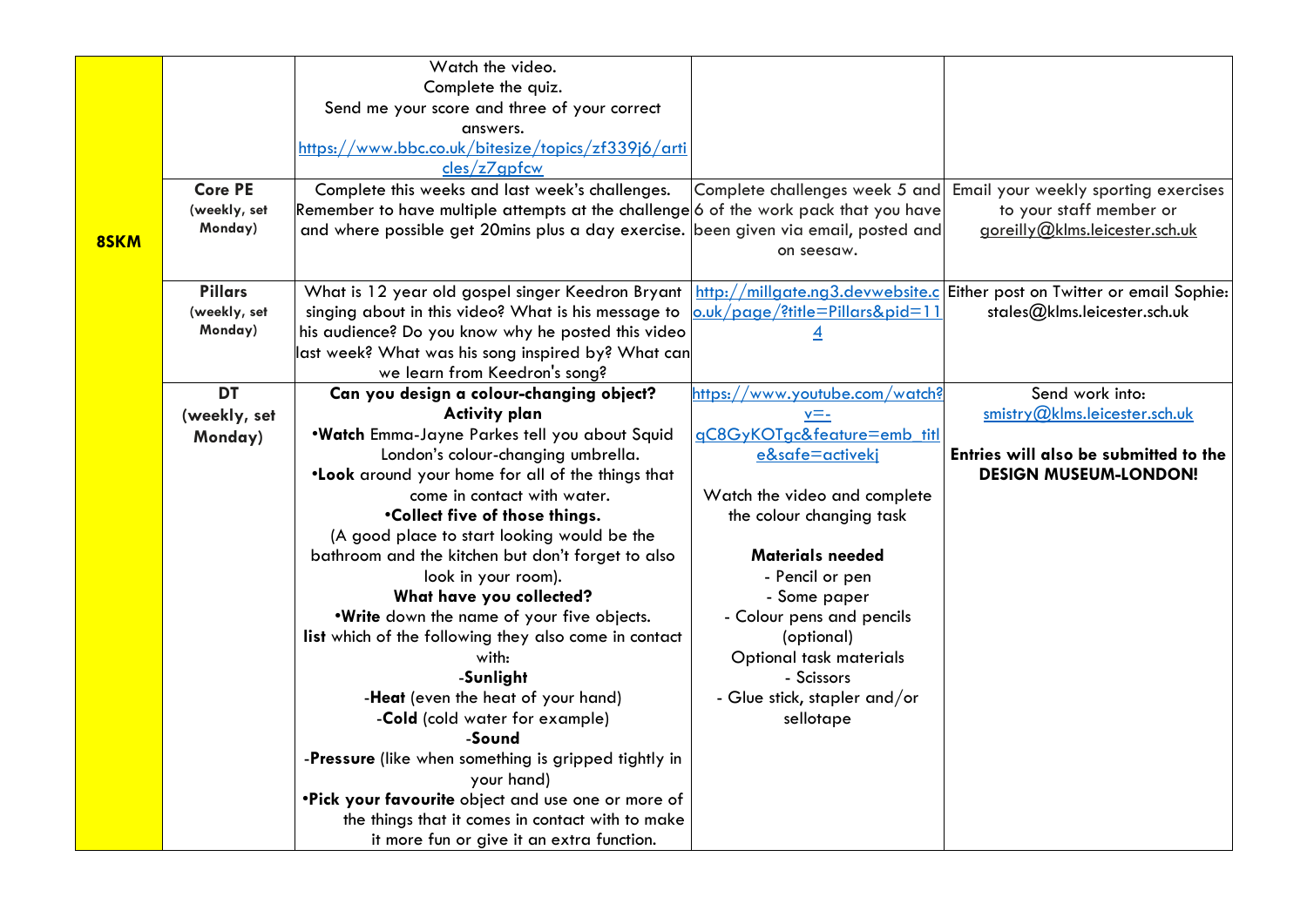|                                     | (For example, you could design a toothbrush that<br>slowly changes colour from the heat of your hand to<br>let you know how long you've been brushing your<br>teeth for).<br>Draw your design and label it to show how it works.<br>These labels are known as annotations.<br>Colour in your design and share it Sim and with the<br>Design Museum!<br>smistry@klms.Leicester.sch.uk                                                                                                                                  |                                                                                                                                                                                 |                                                                                                                                                                                                                                   |
|-------------------------------------|-----------------------------------------------------------------------------------------------------------------------------------------------------------------------------------------------------------------------------------------------------------------------------------------------------------------------------------------------------------------------------------------------------------------------------------------------------------------------------------------------------------------------|---------------------------------------------------------------------------------------------------------------------------------------------------------------------------------|-----------------------------------------------------------------------------------------------------------------------------------------------------------------------------------------------------------------------------------|
| Art<br>(weekly, set<br>Monday)      | Have a go at some of our 50 creative things tasks!<br>How many can you complete? Click on the links to<br>find 3 packs full of creative ideas.                                                                                                                                                                                                                                                                                                                                                                        | https://www.millgateschool.co.uk<br>/page/?title=50+Creative+Thin<br>gs+to+Do&pid=182<br>New work packs should be<br>arriving soon for the start of an<br>exciting new project. | Email photos of work to<br>sgammon@klms.leciester.sch.uk<br>Group Zoom Tuesday 13.55-14.15<br>with Sarah & Michaela                                                                                                               |
| Spanish<br>(weekly, set<br>Monday)  | Click on the Quizlet invitation link on your email and<br>create your account. Complete the learning tasks on<br>the left-hand side and the test before the end of<br>Friday.                                                                                                                                                                                                                                                                                                                                         | Reminder of Quizlet instructions<br>sent by email on Monday.                                                                                                                    | Amy will be able to see your scores on<br>Quizlet.                                                                                                                                                                                |
| Music<br>(weekly, set<br>Monday)    | Here is a fun and easy task you can do from George the<br>DJ at Noise Academy! Go on to their free online site:<br>https://you.dj/<br>It will work on an iPad/iPhone app but if you are using a<br>laptop or tablet you will need to use 'Google Chrome' as<br>your internet browser for it to work.<br>Use the search bar located on the left hand side to find<br>songs that you like and then use the arrows to load them<br>up on either the left or right turntable. Press play and<br>bring the volumes up etc. | https://you.dj/                                                                                                                                                                 | Email your responses back to Helen and<br>Aaron with songs that you would like to<br>use for future mixes and Noise Academy<br>will add them on just for you!:<br>hrackley@klms.leicester.sch.uk<br>acolvin@klms.leicester.sch.uk |
| Catering<br>(weekly, set<br>Monday) | Design your own summer tea party. Who would be<br>your party guests? What items would you serve to<br>your guest? Think about allergies and intolerances.<br>Make an item from the designed tea party -<br>something sweet, cake, fruit salad, sandwiches?                                                                                                                                                                                                                                                            | Design your own summer tea<br>party. Who would be your party<br>guests? What items would you<br>serve to your guest? Think about<br>allergies and intolerances.                 | Please send me some pictures of your<br>cooking and email me if you need any<br>help. By the end of the week.<br>imarlow@klms.leicester.sch.uk                                                                                    |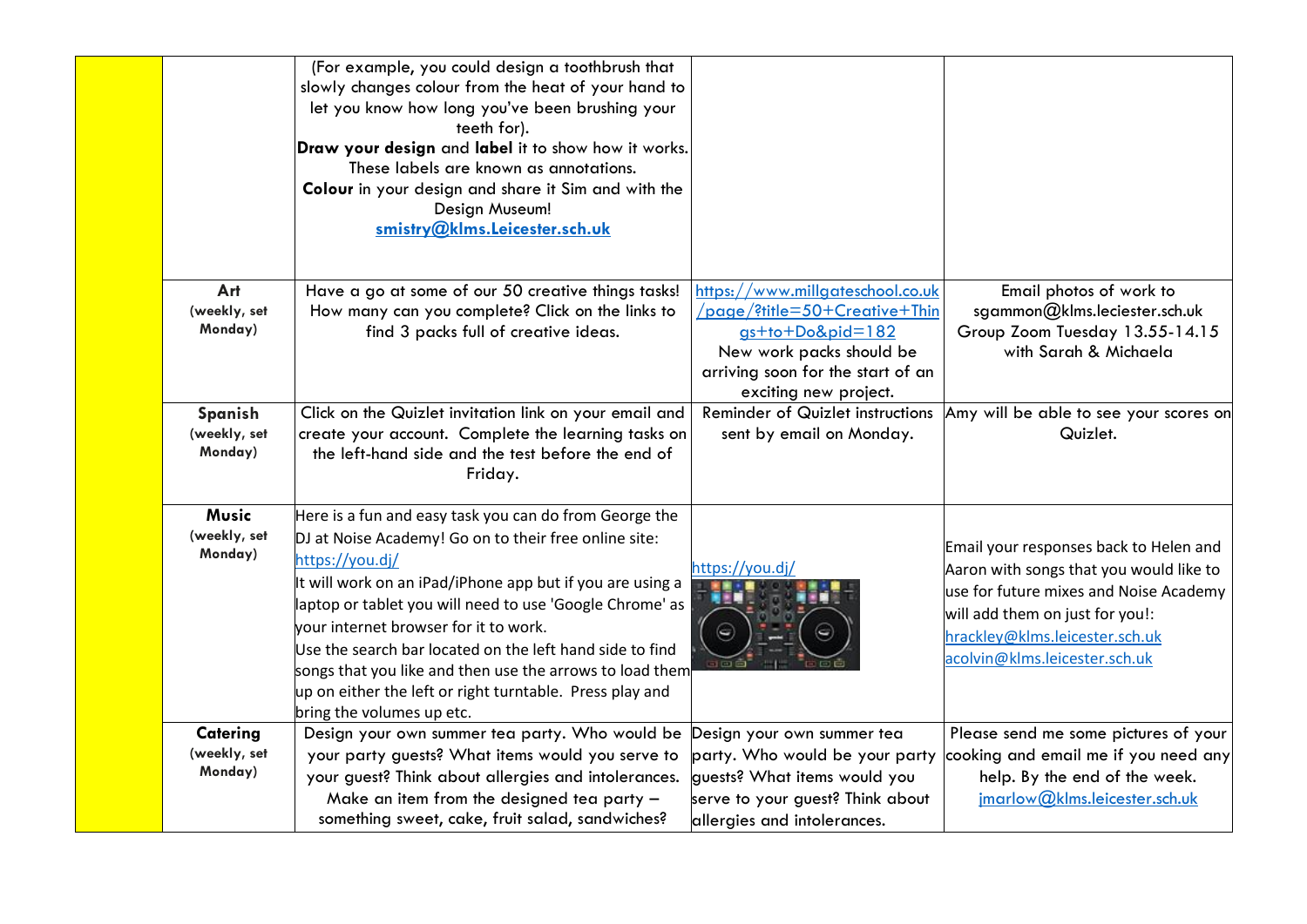|     |                         |                                                                                                          | Make an item from the designed   |                                                                          |
|-----|-------------------------|----------------------------------------------------------------------------------------------------------|----------------------------------|--------------------------------------------------------------------------|
|     |                         |                                                                                                          | tea party - something sweet,     |                                                                          |
|     |                         |                                                                                                          | cake, fruit salad, sandwiches?   |                                                                          |
|     | <b>Maths</b>            | Corey and Kiepher - In your Yellow Textbook;                                                             | Check your emails for your       | Email Zuber with any questions or help                                   |
|     | (daily)                 | continue on Section 1b - "Negative Numbers" on                                                           | sumdog login.                    | needed.                                                                  |
|     |                         | Page 8 to review our learning.                                                                           | Challenge yourself on the        | Zuber- zibrahim@klms.leicester.sch.uk                                    |
|     |                         | Lewis, Rudi and leuan - In your Pink Textbook;                                                           | <b>Sumdog leaderboard and</b>    | I will check on mymaths to see how                                       |
|     |                         | continue on Section 1b - "Common factors" on Page                                                        | compete with the others in your  | you are getting on.                                                      |
|     |                         | 8.                                                                                                       | class!                           |                                                                          |
|     | <b>English</b>          | Complete the 'it isn't in the atlas' section from the                                                    | have posted the resources out to | mail me a picture of your work at                                        |
|     | (daily)                 | 'Writing Like Roald Dahl' book.                                                                          | you.                             | <u> Iroberts@kImsleicester.sch.uk</u> or talk to                         |
|     |                         |                                                                                                          |                                  | me about it the next time we Zoom or                                     |
|     |                         |                                                                                                          |                                  | talk.                                                                    |
|     | <b>Science</b>          | Marble-ous experiment! - You can't touch the marble E-mail of instructions sent to you.                  |                                  | Send me your video/photo or                                              |
|     | (Mon / Wed / Fri)       | but you must get it into the cup! Explain how you did When we call we can go over this                   |                                  | explanation at                                                           |
|     |                         | this in a short video or email!                                                                          | and you can ask Mitchell.        | Tpatel@klms.leicester.sch.uk                                             |
|     |                         | Join science Zoom: Tuesday 2nd - 11am                                                                    | Work packs will be sent out this |                                                                          |
|     |                         | ID: 976-769-9697                                                                                         | week.                            |                                                                          |
| 8SG |                         | Password sent by email                                                                                   |                                  |                                                                          |
|     | <b>Pillars</b>          | What is 12 year old gospel singer Keedron Bryant                                                         |                                  | http://millgate.ng3.devwebsite.c Either post on Twitter or email Sophie: |
|     | (weekly, set<br>Monday) | singing about in this video? What is his message to                                                      | o.uk/page/?title=Pillars&pid=11  | stales@klms.leicester.sch.uk                                             |
|     |                         | his audience? Do you know why he posted this video<br>last week? What was his song inspired by? What can |                                  |                                                                          |
|     |                         | we learn from Keedron's song?                                                                            |                                  |                                                                          |
|     | <b>Core PE</b>          | Complete this weeks and last week's challenges.                                                          | Complete challenges week 5 and   | Email your weekly sporting exercises                                     |
|     | (weekly, set            | Remember to have multiple attempts at the challenge 6 of the work pack that you have                     |                                  | to your staff member or                                                  |
|     | Monday)                 | and where possible get 20mins plus a day exercise. been given via email, posted and                      |                                  | goreilly@klms.leicester.sch.uk                                           |
|     |                         |                                                                                                          | on seesaw.                       |                                                                          |
|     |                         |                                                                                                          |                                  |                                                                          |
|     | <b>DT</b>               | Can you design a colour-changing object?                                                                 | https://www.youtube.com/watch?   | Send work into:                                                          |
|     | (weekly, set            | Activity plan                                                                                            | $\mathsf{v} =$ -                 | smistry@klms.leicester.sch.uk                                            |
|     | Monday)                 | ·Watch Emma-Jayne Parkes tell you about Squid                                                            | gC8GyKOTgc&feature=emb_titl      |                                                                          |
|     |                         | London's colour-changing umbrella.                                                                       | e&safe=activekj                  | Entries will also be submitted to the                                    |
|     |                         | .Look around your home for all of the things that                                                        |                                  | <b>DESIGN MUSEUM-LONDON!</b>                                             |
|     |                         | come in contact with water.                                                                              | Watch the video and complete     |                                                                          |
|     |                         | .Collect five of those things.                                                                           | the colour changing task         |                                                                          |
|     |                         |                                                                                                          |                                  |                                                                          |
|     |                         |                                                                                                          | <b>Materials needed</b>          |                                                                          |
|     |                         |                                                                                                          | Pencil or pen                    |                                                                          |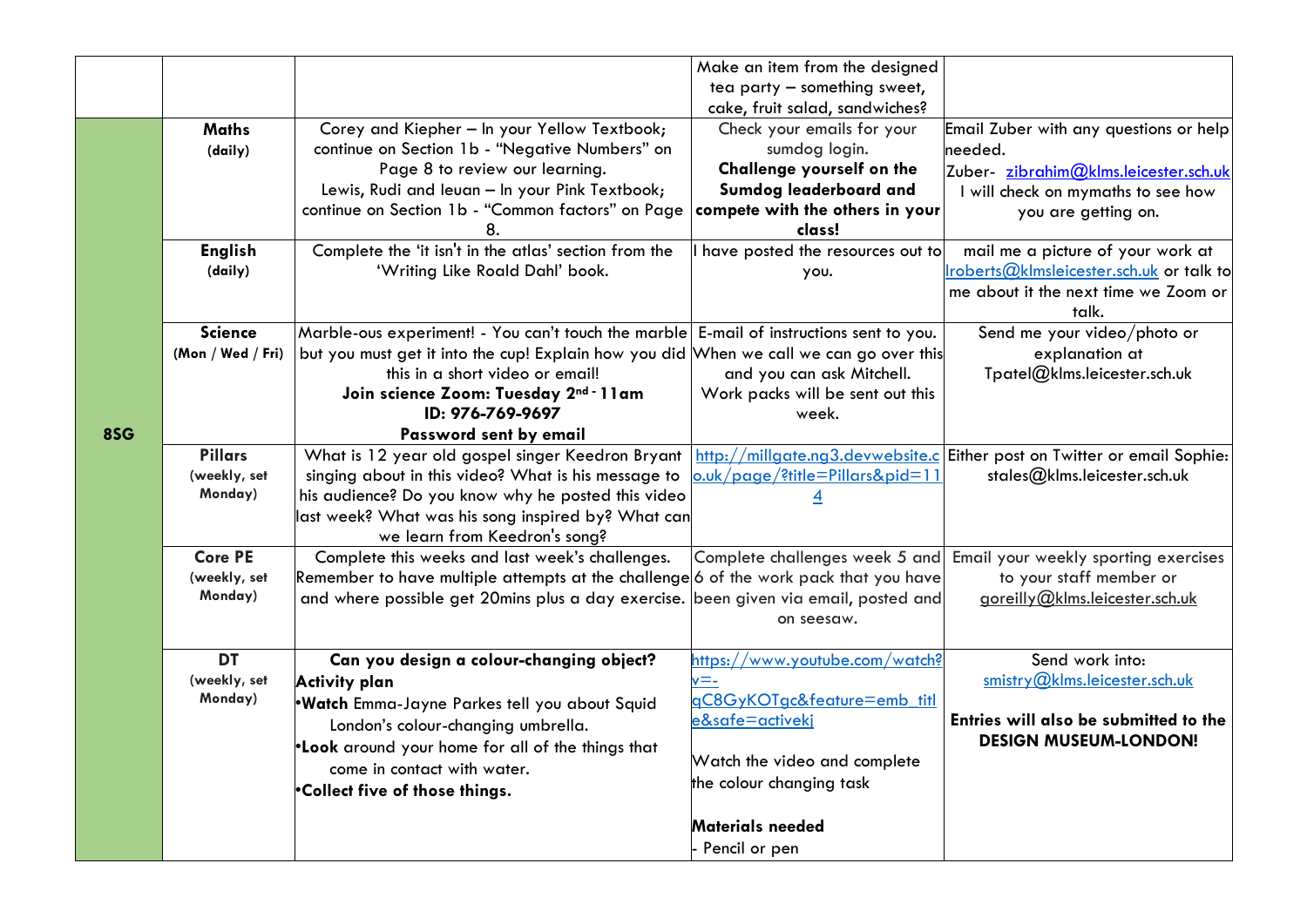|              | (A good place to start looking would be the                        | Some paper                                                    |                                                                           |
|--------------|--------------------------------------------------------------------|---------------------------------------------------------------|---------------------------------------------------------------------------|
|              | bathroom and the kitchen but don't forget to also                  | Colour pens and pencils                                       |                                                                           |
|              | look in your room).                                                | (optional)                                                    |                                                                           |
|              | What have you collected?                                           | Optional task materials                                       |                                                                           |
|              | .Write down the name of your five objects.                         | <b>Scissors</b>                                               |                                                                           |
|              | list which of the following they also come in contact              | Glue stick, stapler and/or                                    |                                                                           |
|              | with:                                                              | sellotape                                                     |                                                                           |
|              | -Sunlight                                                          |                                                               |                                                                           |
|              | -Heat (even the heat of your hand)                                 |                                                               |                                                                           |
|              | -Cold (cold water for example)                                     |                                                               |                                                                           |
|              | -Sound                                                             |                                                               |                                                                           |
|              | -Pressure (like when something is gripped tightly in<br>your hand) |                                                               |                                                                           |
|              | .Pick your favourite object and use one or more of                 |                                                               |                                                                           |
|              | the things that it comes in contact with to make                   |                                                               |                                                                           |
|              | it more fun or give it an extra function.                          |                                                               |                                                                           |
|              | (For example, you could design a toothbrush that                   |                                                               |                                                                           |
|              | slowly changes colour from the heat of your hand to                |                                                               |                                                                           |
|              | let you know how long you've been brushing your                    |                                                               |                                                                           |
|              | teeth for).                                                        |                                                               |                                                                           |
|              | Draw your design and label it to show how it works.                |                                                               |                                                                           |
|              | These labels are known as annotations.                             |                                                               |                                                                           |
|              | Colour in your design and share it Sim and with the                |                                                               |                                                                           |
|              | Design Museum!                                                     |                                                               |                                                                           |
|              | <u>smistry@klms.Leicester.sch.uk</u>                               |                                                               |                                                                           |
| Art          | Have a go at some of our 50 creative things tasks!                 | https://www.millgateschool.co.uk                              | Email photos of work to                                                   |
| (weekly, set | How many can you complete? Click on the links to                   | /page/?title=50+Creative+Thin                                 | sgammon@klms.leciester.sch.uk                                             |
| Monday)      | find 3 packs full of creative ideas.                               | $gs + to + Do8pid = 182$                                      | Group Zoom Tuesday 13.30-13.55<br>with Sarah & Michaela                   |
|              |                                                                    | New work packs should be<br>arriving soon for the start of an |                                                                           |
|              |                                                                    | exciting new project.                                         |                                                                           |
| Music        |                                                                    | https://you.dj/                                               |                                                                           |
| (weekly, set | Here is a fun and easy task you can do from George the             |                                                               | Email your responses back to Helen and                                    |
| Monday)      | DJ at Noise Academy! Go on to their free online site:              |                                                               | Aaron with songs that you would like to                                   |
|              | https://you.dj/                                                    |                                                               | use for future mixes and Noise Academy<br>will add them on just for you!: |
|              |                                                                    |                                                               |                                                                           |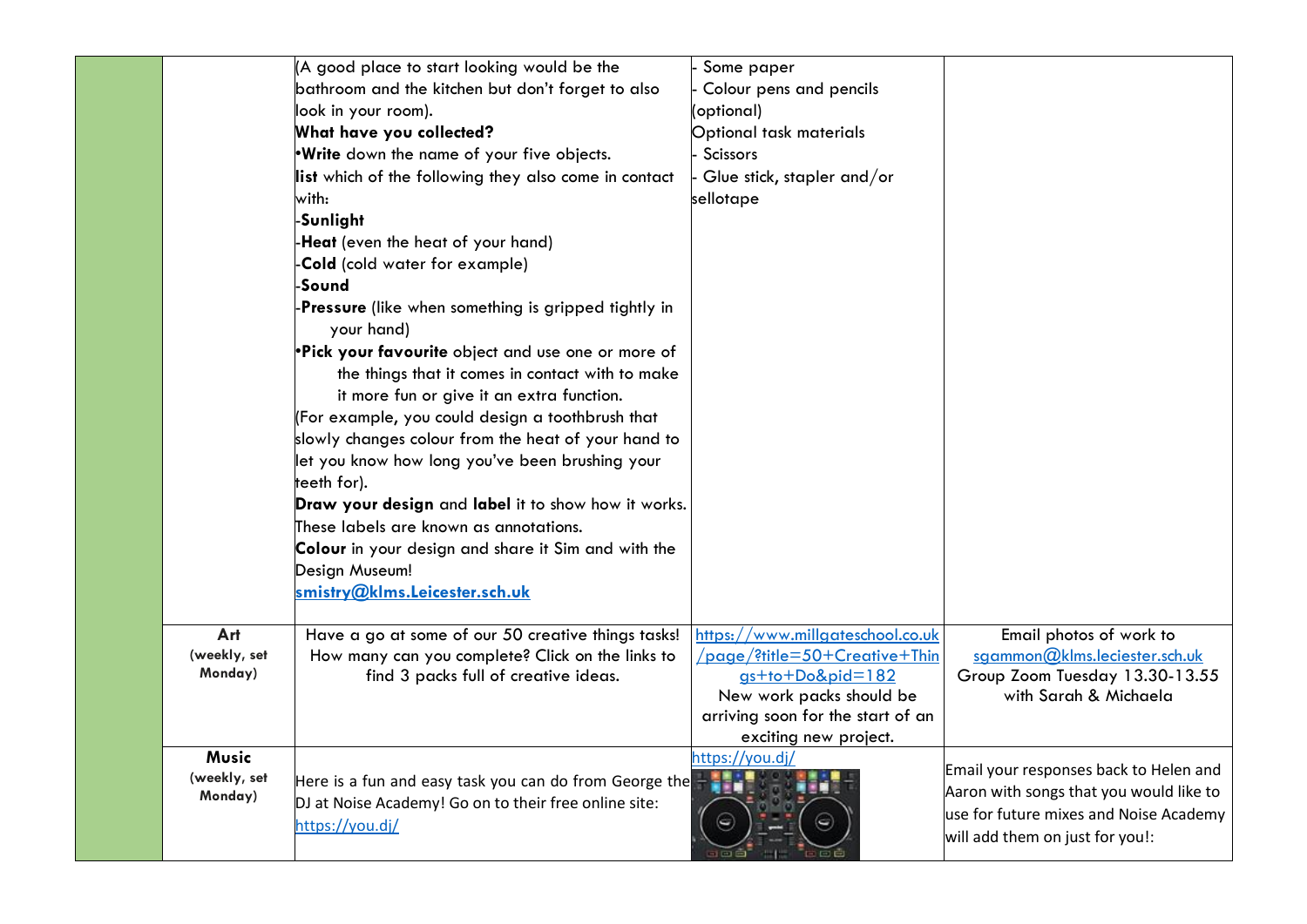|                   | It will work on an iPad/iPhone app but if you are using a                            |                                  | hrackley@klms.leicester.sch.uk                                      |
|-------------------|--------------------------------------------------------------------------------------|----------------------------------|---------------------------------------------------------------------|
|                   | laptop or tablet you will need to use 'Google Chrome' as                             |                                  | acolvin@klms.leicester.sch.uk                                       |
|                   | vour internet browser for it to work.                                                |                                  |                                                                     |
|                   | Use the search bar located on the left hand side to find                             |                                  |                                                                     |
|                   | songs that you like and then use the arrows to load them                             |                                  |                                                                     |
|                   | up on either the left or right turntable. Press play and                             |                                  |                                                                     |
|                   | bring the volumes up etc.                                                            |                                  |                                                                     |
| <b>Catering</b>   | Design your own summer tea party. Who would be                                       | Design your own summer tea       | Please send me some pictures of your                                |
| (weekly, set      | your party guests? What items would you serve to                                     |                                  | party. Who would be your party cooking and email me if you need any |
| Monday)           | your guest? Think about allergies and intolerances.                                  | guests? What items would you     | help. By the end of the week.                                       |
|                   | Make an item from the designed tea party $-$                                         | serve to your guest? Think about | jmarlow@klms.leicester.sch.uk                                       |
|                   | something sweet, cake, fruit salad, sandwiches?                                      | allergies and intolerances.      |                                                                     |
|                   |                                                                                      | Make an item from the designed   |                                                                     |
|                   |                                                                                      | tea party - something sweet,     |                                                                     |
|                   |                                                                                      | cake, fruit salad, sandwiches?   |                                                                     |
| Computer          | Hi Boys, I hope you had an awesome break! I will be https://kahoot.it/challenge/0119 |                                  | Any issues email me at                                              |
| <b>Science</b>    | checking up on the work I sent out before the holiday                                | 9657?challenge-id=75414623-      | zcopley@klms.leicester.sch.uk.                                      |
| (weekly, set      | this week. In the meantime, I have put together 2                                    | 151b-476a-8df2-                  | I will be able to see your progress                                 |
| Monday)           | kahoots that I would like you to have a go at. The                                   | 2fcab8b00bb0 159093121188        | once you start the quiz. Have fun!                                  |
|                   | deadline is set to end of day Wednesday! Should be                                   | $\overline{0}$                   |                                                                     |
|                   | a bit of fun recapping some stuff we have looked at                                  |                                  |                                                                     |
|                   | previously. Good luck!                                                               | https://kahoot.it/challenge/0913 |                                                                     |
|                   |                                                                                      | 3789?challenge-id=75414623-      |                                                                     |
|                   |                                                                                      | 151b-476a-8df2-                  |                                                                     |
|                   |                                                                                      | 2fcab8b00bb0_159093128749        |                                                                     |
| <b>Maths</b>      | Continue with the recipe challenge sent to you and                                   | Your sumdog log ins have been    | Email questions to Suraj on                                         |
| (daily)           | the challenges set on sumdog by Suraj. Send your                                     | sent to you by email.            | schudasama@klms.leicester.sch.uk                                    |
|                   | progress pictures to Suraj.                                                          |                                  | I will check on sumdog to see how                                   |
|                   |                                                                                      |                                  | you are getting on                                                  |
| <b>English</b>    | Complete the 'long conversations' task from the                                      | The resources have been posted   | Email a picture of your work to Selina                              |
| (daily)           | 'Creative Writing with Matilda' book.                                                | out to you.                      | at sclarke@klms.leicester.sch.uk or talk                            |
|                   |                                                                                      |                                  | to her about when you Zoom or talk.                                 |
| <b>Science</b>    | LQ: What is a food web?                                                              | Links and instructions have been | Email your answers to me at                                         |
| (Mon / Wed / Fri) | Follow the link to ecosytems and habitats on bbc                                     | emailed to you.                  |                                                                     |
|                   | bitesize to read through content.                                                    |                                  | mdempster@klms.leicester.sch.uk                                     |
|                   | Take the test at the end.                                                            |                                  |                                                                     |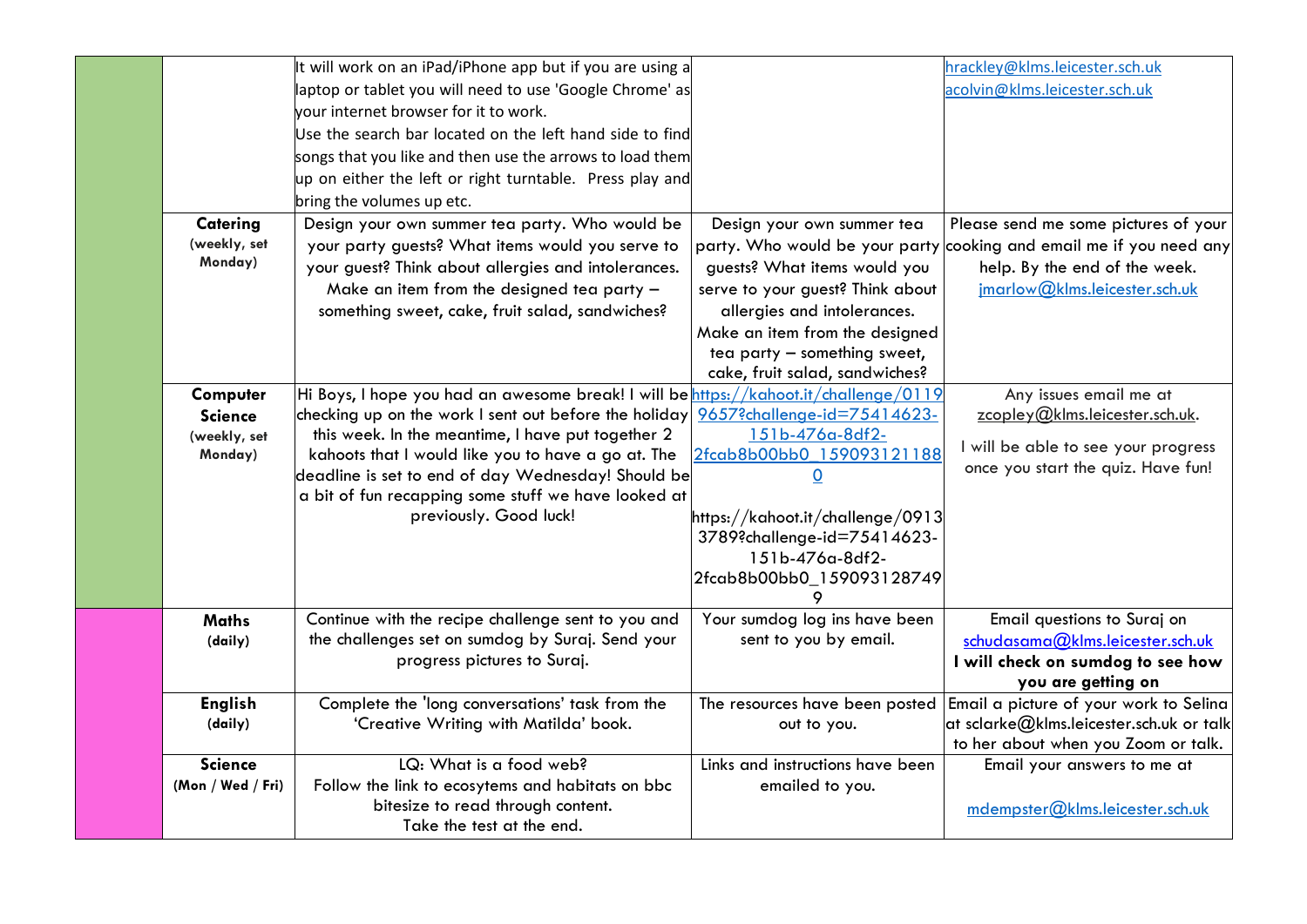| 7ZAG | <b>Pillars</b><br>(weekly, set<br>Monday)<br><b>Core PE</b><br>(weekly, set<br>Monday) | Send me your score and at least two of your correct<br>answers.<br>https://www.bbc.co.uk/bitesize/guides/zg4wjxs/rev<br>ision/1<br>What is 12 year old gospel singer Keedron Bryant<br>singing about in this video? What is his message to<br>his audience? Do you know why he posted this video<br>last week? What was his song inspired by? What can<br>we learn from Keedron's song?<br>Complete this weeks and last week's challenges.<br>Remember to have multiple attempts at the challenge 6 of the work pack that you have<br>and where possible get 20mins plus a day exercise. been given via email, posted and                                                                                                                                                                                                                                                        | o.uk/page/?title=Pillars&pid=75<br>&action=saved                                                                                                                                                                                                                                                                                                                 | http://millgate.ng3.devwebsite.c Either post on Twitter or email Sophie:<br>stales@klms.leicester.sch.uk<br>Complete challenges week 5 and Email your weekly sporting exercises<br>to your staff member or<br>goreilly@klms.leicester.sch.uk |
|------|----------------------------------------------------------------------------------------|----------------------------------------------------------------------------------------------------------------------------------------------------------------------------------------------------------------------------------------------------------------------------------------------------------------------------------------------------------------------------------------------------------------------------------------------------------------------------------------------------------------------------------------------------------------------------------------------------------------------------------------------------------------------------------------------------------------------------------------------------------------------------------------------------------------------------------------------------------------------------------|------------------------------------------------------------------------------------------------------------------------------------------------------------------------------------------------------------------------------------------------------------------------------------------------------------------------------------------------------------------|----------------------------------------------------------------------------------------------------------------------------------------------------------------------------------------------------------------------------------------------|
|      | <b>DT</b><br>(weekly, set<br>Monday)                                                   | Can you design a colour-changing object?<br><b>Activity plan</b><br>.Watch Emma-Jayne Parkes tell you about Squid<br>London's colour-changing umbrella.<br>.Look around your home for all of the things that<br>come in contact with water.<br>.Collect five of those things.<br>(A good place to start looking would be the<br>bathroom and the kitchen but don't forget to also<br>look in your room).<br>What have you collected?<br>.Write down the name of your five objects.<br>list which of the following they also come in contact<br>with:<br>-Sunlight<br>-Heat (even the heat of your hand)<br>-Cold (cold water for example)<br>-Sound<br>-Pressure (like when something is gripped tightly in<br>your hand)<br>.Pick your favourite object and use one or more of<br>the things that it comes in contact with to make<br>it more fun or give it an extra function. | on seesaw.<br>https://www.youtube.com/watch?<br>v=-<br>gC8GyKOTgc&feature=emb_titl<br>e&safe=activeki<br>Watch the video and complete<br>the colour changing task<br><b>Materials needed</b><br>- Pencil or pen<br>- Some paper<br>- Colour pens and pencils<br>(optional)<br>Optional task materials<br>- Scissors<br>- Glue stick, stapler and/or<br>sellotape | Send work into:<br>smistry@klms.leicester.sch.uk<br>Entries will also be submitted to the<br><b>DESIGN MUSEUM-LONDON!</b>                                                                                                                    |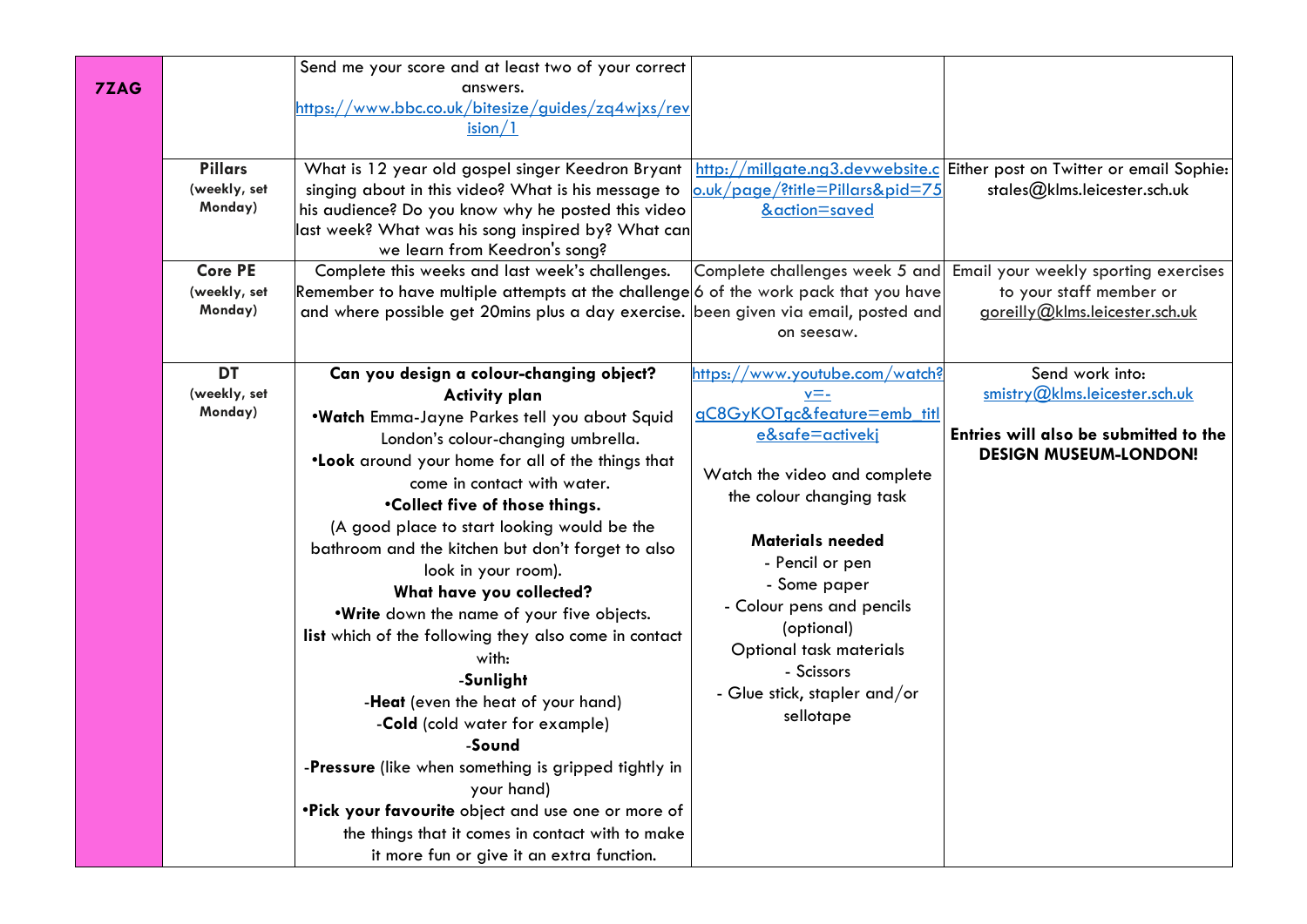|                                         | (For example, you could design a toothbrush that<br>slowly changes colour from the heat of your hand to<br>let you know how long you've been brushing your<br>teeth for).<br>Draw your design and label it to show how it works.<br>These labels are known as annotations.<br>Colour in your design and share it Sim and with the<br>Design Museum!<br>smistry@klms.Leicester.sch.uk                                                                                                                                  |                                                                                                                                                                                 |                                                                                                                                                                                                                                   |
|-----------------------------------------|-----------------------------------------------------------------------------------------------------------------------------------------------------------------------------------------------------------------------------------------------------------------------------------------------------------------------------------------------------------------------------------------------------------------------------------------------------------------------------------------------------------------------|---------------------------------------------------------------------------------------------------------------------------------------------------------------------------------|-----------------------------------------------------------------------------------------------------------------------------------------------------------------------------------------------------------------------------------|
| Art<br>(weekly, set<br>Monday)          | Have a go at some of our 50 creative things tasks!<br>How many can you complete? Click on the links to<br>find 3 packs full of creative ideas.                                                                                                                                                                                                                                                                                                                                                                        | https://www.millgateschool.co.uk<br>/page/?title=50+Creative+Thin<br>gs+to+Do&pid=182<br>New work packs should be<br>arriving soon for the start of an<br>exciting new project. | Email photos of work to<br>sgammon@klms.leciester.sch.uk<br>Group Zoom Monday 13.10-13.30<br>with Sarah & Michaela                                                                                                                |
| Spanish<br>(weekly, set<br>Monday)      | Click on the Quizlet invitation link on your email and<br>create your account. Complete the learning tasks on<br>the left-hand side and the test before the end of<br>Friday.                                                                                                                                                                                                                                                                                                                                         | Reminder of Quizlet instructions<br>sent by email on Monday.                                                                                                                    | Amy will be able to see your scores on<br>Quizlet.                                                                                                                                                                                |
| <b>Music</b><br>(weekly, set<br>Monday) | Here is a fun and easy task you can do from George the<br>DJ at Noise Academy! Go on to their free online site:<br>https://you.dj/<br>It will work on an iPad/iPhone app but if you are using a<br>laptop or tablet you will need to use 'Google Chrome' as<br>vour internet browser for it to work.<br>Use the search bar located on the left hand side to find<br>songs that you like and then use the arrows to load them<br>up on either the left or right turntable. Press play and<br>bring the volumes up etc. | https://you.dj/<br>Θ                                                                                                                                                            | Email your responses back to Helen and<br>Aaron with songs that you would like to<br>use for future mixes and Noise Academy<br>will add them on just for you!:<br>hrackley@klms.leicester.sch.uk<br>acolvin@klms.leicester.sch.uk |
| Catering<br>(weekly, set<br>Monday)     | Design your own summer tea party. Who would be<br>your party guests? What items would you serve to<br>your guest? Think about allergies and intolerances.<br>Make an item from the designed tea party -<br>something sweet, cake, fruit salad, sandwiches?                                                                                                                                                                                                                                                            | Design your own summer tea<br>guests? What items would you<br>serve to your guest? Think about<br>allergies and intolerances.                                                   | Please send me some pictures of your<br>party. Who would be your party cooking and email me if you need any<br>help. By the end of the week.<br>imarlow@klms.leicester.sch.uk                                                     |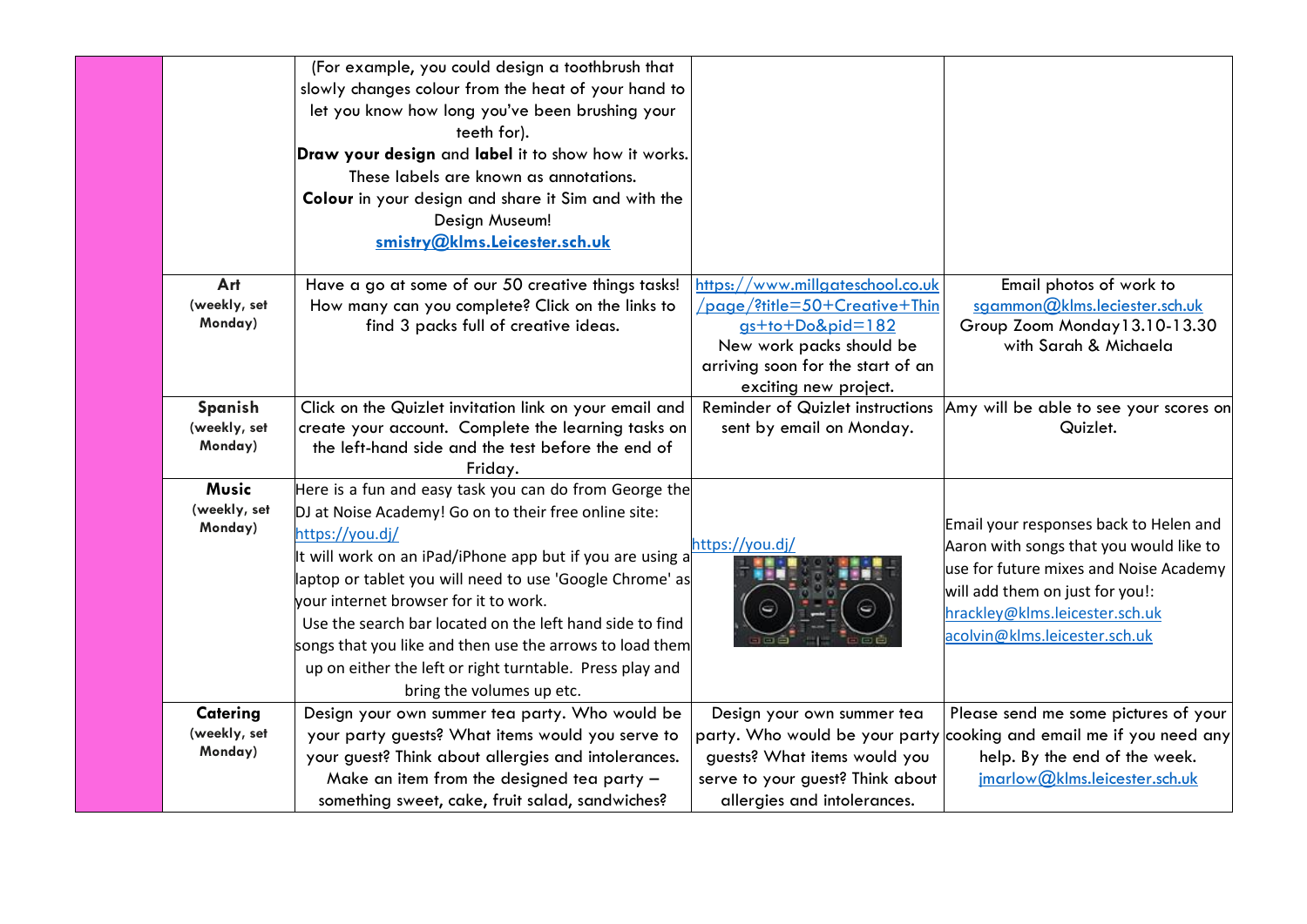|                  |                                                       |                                                                                                                                                                                                                                                                                                                                           | Make an item from the designed<br>tea party - something sweet,<br>cake, fruit salad, sandwiches?                                 |                                                                                                                                                                    |
|------------------|-------------------------------------------------------|-------------------------------------------------------------------------------------------------------------------------------------------------------------------------------------------------------------------------------------------------------------------------------------------------------------------------------------------|----------------------------------------------------------------------------------------------------------------------------------|--------------------------------------------------------------------------------------------------------------------------------------------------------------------|
|                  | Computer<br><b>Science</b><br>(weekly, set<br>Monday) | Hi boys, I hope you had a good half term! For our<br>first activity back we will be checking out Chrome<br>Music Lab. This will require the internet to access. I<br>will email you all a Powerpoint showing how you can<br>use the website. Have a go at creating some funky<br>beats and then send them through for me to check<br>out! | nttps://musiclab.chromeexperime<br>nts.com/Song-Maker/ Use this<br>link to access the song maker.                                | If you get stuck, want to share your<br>work or just to let me know how things<br>are going, email me at<br>zcopley@klms.leicester.sch.uk.                         |
|                  | <b>Maths</b><br>(daily)                               | Complete the tasks set on MyMaths by the end of<br>Thursday.                                                                                                                                                                                                                                                                              | MyMaths instructions sent by<br>email on Monday. Paper copies<br>delivered to Riley& Owen on<br>Tuesday and collected on Friday. | Amy will check on MyMaths to see<br>how you are getting on. Email Amy<br>with any questions or help needed.<br>Check your position on the MyMaths<br>leader board! |
| <b>7SKITTLES</b> | <b>English</b><br>(daily)                             | Continue working on your Nessy and Seesaw tasks.                                                                                                                                                                                                                                                                                          | You have your log-ins.                                                                                                           | Michelle, Sasha and Selina are<br>keeping in touch with you and your<br>work.                                                                                      |
|                  | <b>Science</b><br>(Mon / Wed / Fri)                   | Work to complete on the digestive system- all work   Work packs sent to you with food<br>has been sent out to you.                                                                                                                                                                                                                        | parcels                                                                                                                          | Send me a photo of what you have<br>done by e-mail and hand back work<br>to Sasha/matt.<br>Tpatel@klms.leicester.sch.uk                                            |
|                  | <b>Pillars</b><br>(weekly, set<br>Monday)             | What is 12 year old gospel singer Keedron Bryant<br>singing about in this video? What is his message to<br>his audience? Do you know why he posted this video<br>last week? What was his song inspired by? What can<br>we learn from Keedron's song?                                                                                      | o.uk/page/?title=Pillars&pid=75<br>&action=saved                                                                                 | http://millgate.ng3.devwebsite.c Either post on Twitter or email Sophie:<br>stales@klms.leicester.sch.uk                                                           |
|                  | <b>Core PE</b><br>(weekly, set<br>Monday)             | Complete this weeks and last week's challenges.<br>Remember to have multiple attempts at the challenge 6 of the work pack that you have<br>and where possible get 20mins plus a day exercise. been given via email, posted and                                                                                                            | Complete challenges week 5 and<br>on seesaw.                                                                                     | Email your weekly sporting exercises<br>to your staff member or<br>goreilly@klms.leicester.sch.uk                                                                  |
|                  | <b>DT</b><br>(weekly, set<br>Monday)                  | Can you design a colour-changing object?<br><b>Activity plan</b><br>.Watch Emma-Jayne Parkes tell you about Squid<br>London's colour-changing umbrella.<br>.Look around your home for all of the things that                                                                                                                              | https://www.youtube.com/watch?<br>v=-<br>qC8GyKOTgc&feature=emb_titl<br>e&safe=activekj                                          | Send work into:<br>smistry@klms.leicester.sch.uk<br>Entries will also be submitted to the<br><b>DESIGN MUSEUM-LONDON!</b>                                          |
|                  |                                                       | come in contact with water.<br>.Collect five of those things.                                                                                                                                                                                                                                                                             | Watch the video and complete<br>the colour changing task                                                                         |                                                                                                                                                                    |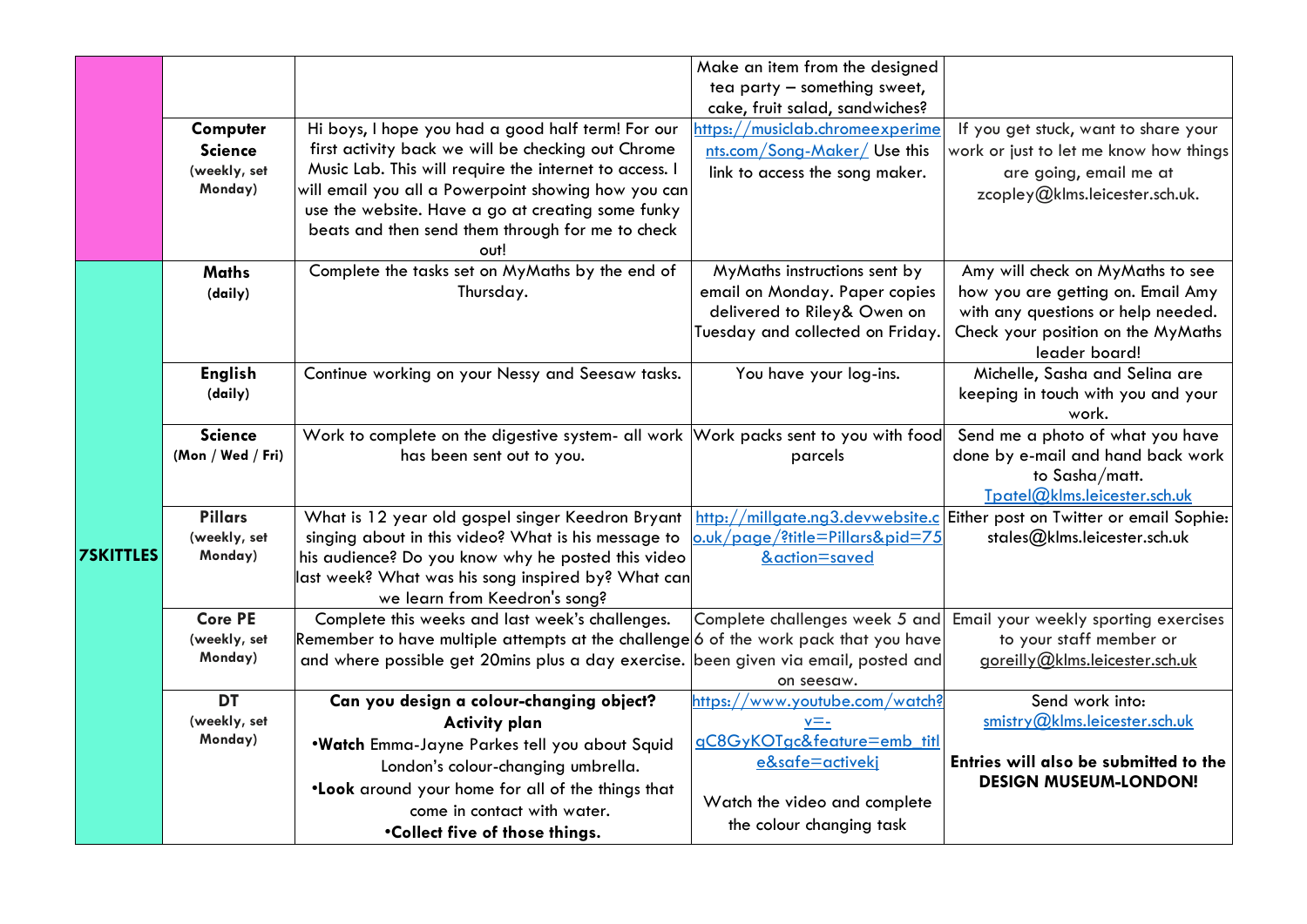|              | (A good place to start looking would be the                        |                                                               |                                                        |
|--------------|--------------------------------------------------------------------|---------------------------------------------------------------|--------------------------------------------------------|
|              | bathroom and the kitchen but don't forget to also                  | <b>Materials needed</b>                                       |                                                        |
|              | look in your room).                                                | - Pencil or pen                                               |                                                        |
|              | What have you collected?                                           | - Some paper                                                  |                                                        |
|              | .Write down the name of your five objects.                         | - Colour pens and pencils                                     |                                                        |
|              | list which of the following they also come in contact              | (optional)                                                    |                                                        |
|              | with:                                                              | Optional task materials                                       |                                                        |
|              | -Sunlight                                                          | - Scissors                                                    |                                                        |
|              | -Heat (even the heat of your hand)                                 | - Glue stick, stapler and/or                                  |                                                        |
|              | -Cold (cold water for example)                                     | sellotape                                                     |                                                        |
|              | -Sound                                                             |                                                               |                                                        |
|              | -Pressure (like when something is gripped tightly in<br>your hand) |                                                               |                                                        |
|              | .Pick your favourite object and use one or more of                 |                                                               |                                                        |
|              | the things that it comes in contact with to make                   |                                                               |                                                        |
|              | it more fun or give it an extra function.                          |                                                               |                                                        |
|              | (For example, you could design a toothbrush that                   |                                                               |                                                        |
|              | slowly changes colour from the heat of your hand to                |                                                               |                                                        |
|              | let you know how long you've been brushing your                    |                                                               |                                                        |
|              | teeth for).                                                        |                                                               |                                                        |
|              | Draw your design and label it to show how it works.                |                                                               |                                                        |
|              | These labels are known as annotations.                             |                                                               |                                                        |
|              | Colour in your design and share it Sim and with the                |                                                               |                                                        |
|              | Design Museum!                                                     |                                                               |                                                        |
|              | smistry@klms.Leicester.sch.uk                                      |                                                               |                                                        |
|              |                                                                    |                                                               |                                                        |
| Art          | Have a go at some of our 50 creative things tasks!                 | https://www.millgateschool.co.uk                              | Email photos of work to                                |
| (weekly, set | How many can you complete? Click on the links to                   | /page/?title=50+Creative+Thin                                 | sgammon@klms.leciester.sch.uk                          |
| Monday)      | find 3 packs full of creative ideas.                               | $gs + to + Do&pid = 182$                                      | Group Zoom Monday 12.45-13.10<br>with Sarah & Michaela |
|              |                                                                    | New work packs should be<br>arriving soon for the start of an |                                                        |
|              |                                                                    | exciting new project.                                         |                                                        |
| <b>Music</b> |                                                                    | https://you.dj/                                               |                                                        |
| (weekly, set | Here is a fun and easy task you can do from George the             |                                                               | Email your responses back to Helen and                 |
| Monday)      | DJ at Noise Academy! Go on to their free online site:              |                                                               | Aaron with songs that you would like to                |
|              | https://you.dj/                                                    |                                                               | use for future mixes and Noise Academy                 |
|              |                                                                    |                                                               | will add them on just for you!:                        |